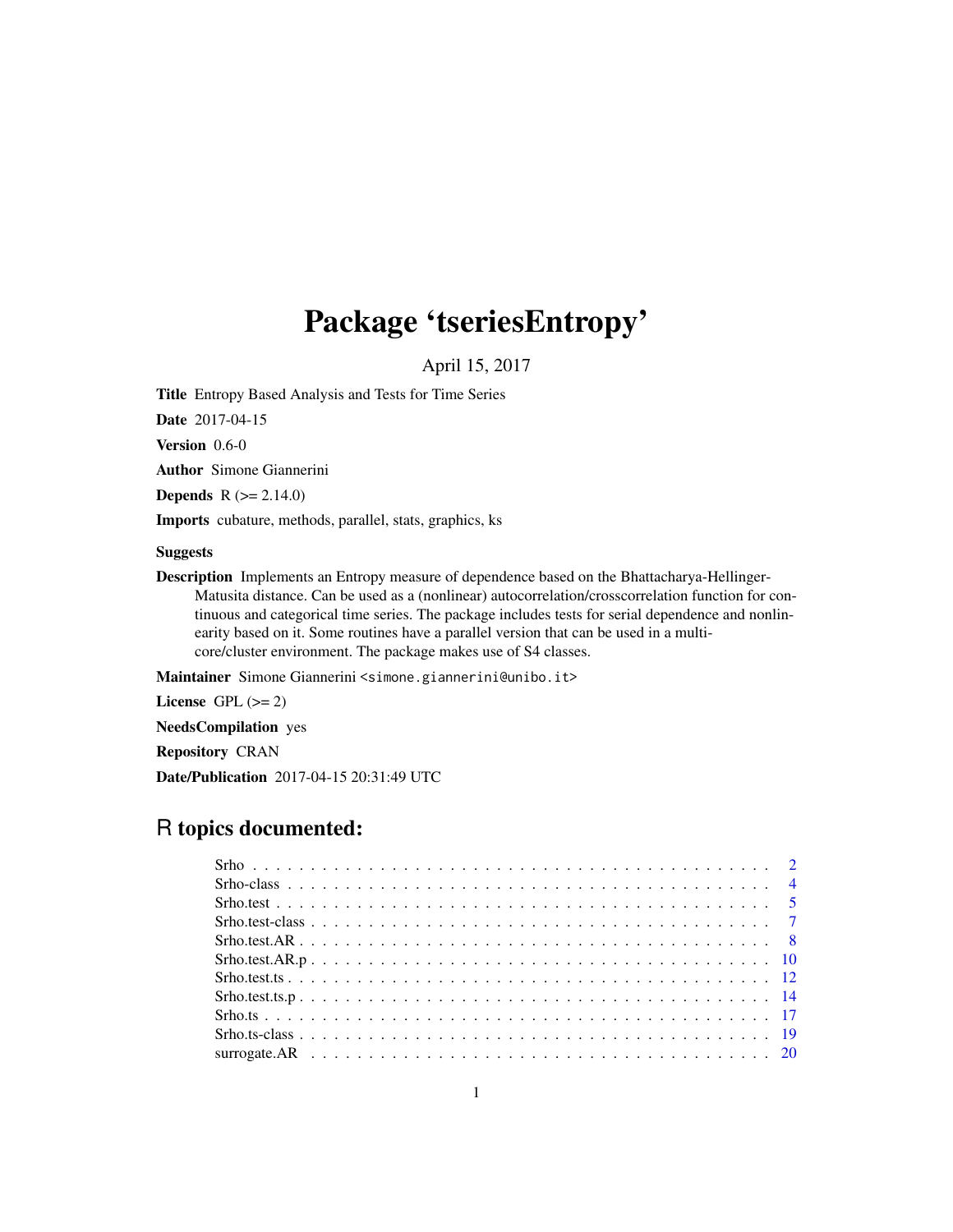<span id="page-1-0"></span>

| Index |  |  |  |  |  |  |  |  |  |  |  |  |  |  |  |  |  |  | -33 |
|-------|--|--|--|--|--|--|--|--|--|--|--|--|--|--|--|--|--|--|-----|
|       |  |  |  |  |  |  |  |  |  |  |  |  |  |  |  |  |  |  |     |
|       |  |  |  |  |  |  |  |  |  |  |  |  |  |  |  |  |  |  |     |
|       |  |  |  |  |  |  |  |  |  |  |  |  |  |  |  |  |  |  |     |
|       |  |  |  |  |  |  |  |  |  |  |  |  |  |  |  |  |  |  |     |
|       |  |  |  |  |  |  |  |  |  |  |  |  |  |  |  |  |  |  |     |
|       |  |  |  |  |  |  |  |  |  |  |  |  |  |  |  |  |  |  |     |

<span id="page-1-1"></span>Srho *Entropy Measure Of Serial And Cross Dependence*

# Description

Entropy based measure of serial and cross dependence for integer or categorical data. Implements a normalized version of the Hellinger/Matusita distance. As shown in the references the metric measure is a proper distance.

# Usage

```
Srho(x, y, lag.max, stationary = TRUE, plot = TRUE, version = c("FORTRAN", "R"),
nor = FALSE)
```
# Arguments

| x, y       | integer or factor time series objects or vectors. (y is missing in the univariate<br>case).                                                                                        |
|------------|------------------------------------------------------------------------------------------------------------------------------------------------------------------------------------|
| lag.max    | maximum lag at which to calculate Srho; default is round $(N/4)$ where N is the<br>number of observations.                                                                         |
| stationary | logical. If TRUE assumes stationarity and computes marginal probabilities by<br>using N observations. If FALSE uses N-k observations where k is the lag.                           |
| plot       | logical. If TRUE (the default) Srho is plotted.                                                                                                                                    |
| version    | either "FORTRAN" or "R". FORTRAN version is the default and is preferred over the<br>pure R version which is considerably slower but is included in case of portability<br>issues. |
| nor        | logical. If TRUE normalizes Srho with respect to its attainable maximum. De-<br>faults to FALSE.                                                                                   |

# Details

| Univariate version: serial entropy Srho(x, lag.max,                          |  |  |
|------------------------------------------------------------------------------|--|--|
| stationary = TRUE, plot = TRUE, version = $c("FORTRAN", "R")$ , nor = FALSE) |  |  |
| Bivariate version: cross entropy $\text{Srho}(x, y, \text{lag.max})$         |  |  |
|                                                                              |  |  |

stationary = TRUE, plot = TRUE, version = c("FORTRAN","R"), nor = FALSE)

This implementation of the measure is normalized to take values in [0, 1]. Normalization is performed with respect to the maximum attainable value computed analytically. This makes the results of Srho comparable among different series.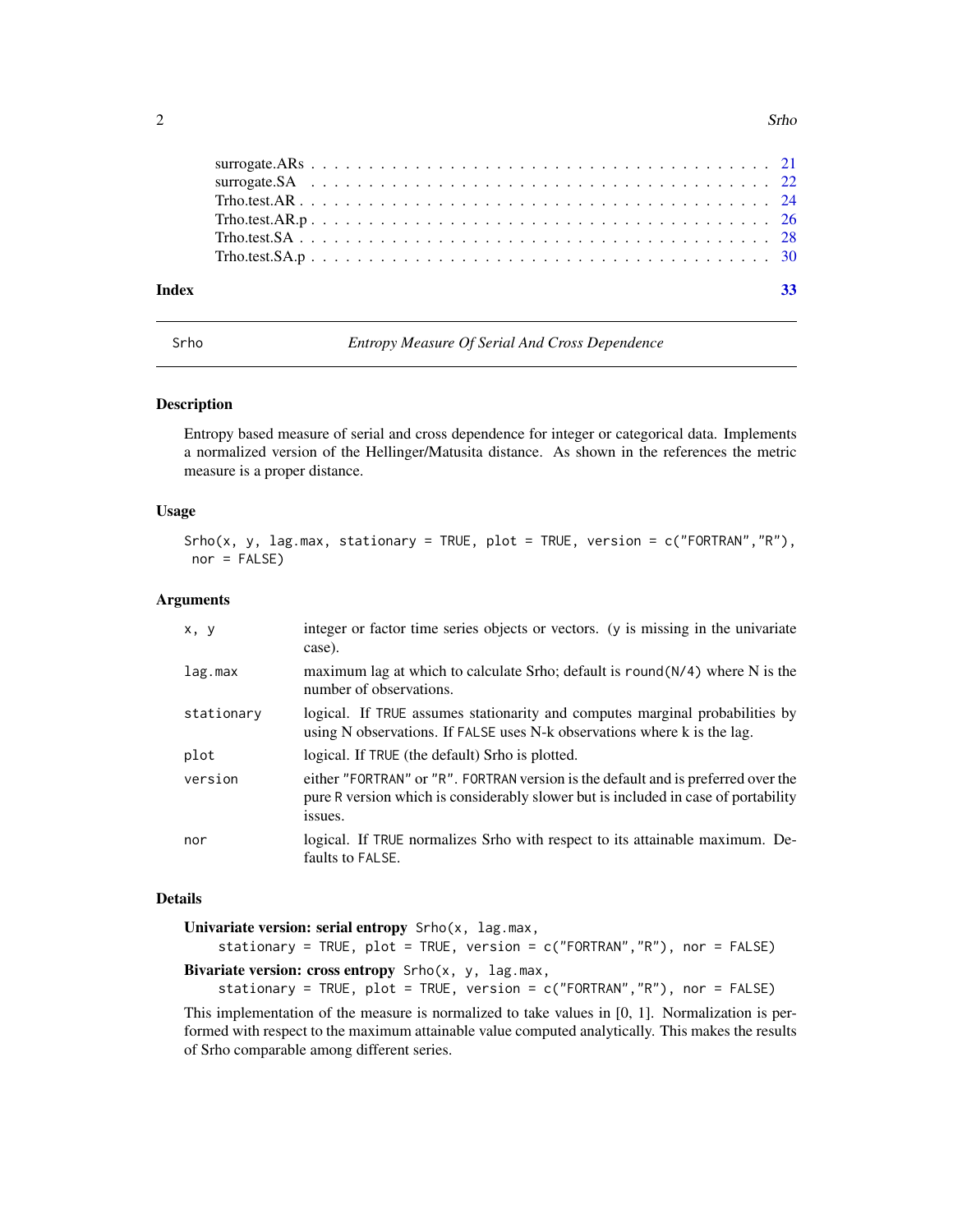<span id="page-2-0"></span>Srho 3

# Value

An object of S4 class "Srho", which is a list with the following elements:

| .Data      | vector of lag. max elements containing Srho computed at each lag.      |
|------------|------------------------------------------------------------------------|
| lags       | integer vector that contains the lags at which Srho is computed.       |
| stationary | Object of class "logical": TRUE if the stationary version is computed. |
| data.type  | Object of class "character": contains the data type.                   |
| notes      | Object of class "character": additional notes.                         |

# Warning

Unlike ccf the lag k value returned by  $\text{Srho}(x, y)$  estimates Srho between  $x[t]$  and  $y[t+k]$ . The result is returned invisibly if plot is TRUE.

# Author(s)

Simone Giannerini<simone.giannerini@unibo.it>

# References

Granger C. W. J., Maasoumi E., Racine J., (2004) A dependence metric for possibly nonlinear processes. *Journal of Time Series Analysis*, 25(5), 649–669.

Giannerini S., Maasoumi E., Bee Dagum E., (2015), Entropy testing for nonlinear serial dependence in time series, *Biometrika*, 102(3), 661–675 <http://doi.org/10.1093/biomet/asv007>.

Maasoumi E., (1993) A compendium to information theory in economics and econometrics. *Econometric Reviews*, 12(2), 137–181.

#### See Also

See Also [Srho.test](#page-4-1). The function [Srho.ts](#page-16-1) implements the same measure for numeric data.

# Examples

```
## UNIVARIATE VERSION
x <- as.integer(rbinom(n=20,size=4,prob=0.5))
Srho(x,lag.max=4)
## BIVARIATE VERSION
y <- as.integer(rbinom(n=20,size=4,prob=0.5))
Srho(x,y,lag.max=4)
## EXAMPLE 1: the effect of normalization
## computes the maximum attainable value by correlating x with itself
set.seed(12)
K <- 5 # number of categories
smax <- 1-1/sqrt(K) # theoretical maximum under the uniform distribution
```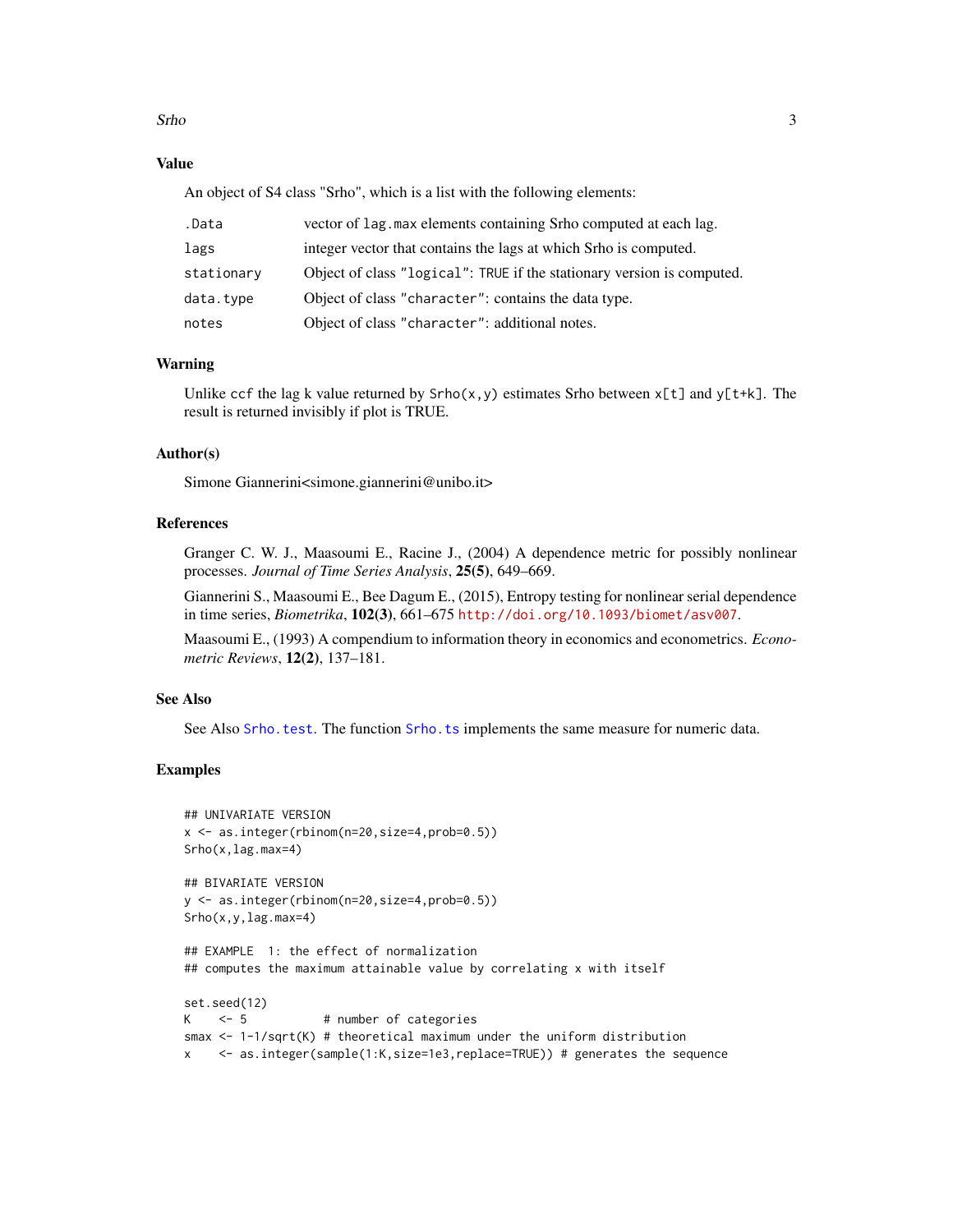```
S <- Srho(x,x,lag.max=2,nor=FALSE,plot=FALSE)
```

```
plot(S,lwd=2,col=4)
abline(h=smax,col=2,lty=2)
text(x=-1,y=0.54,labels=paste("theoretical maximum = ",round(smax,4),sep=""),col=2)
text(x=-1,y=0.45,labels=paste("estimated maximum = ",round(S[3],4),sep=""),col=4)
```
<span id="page-3-1"></span>Srho-class *Class "Srho"*

#### Description

A class for Srho and its extensions

# Objects from the Class

Objects can be created by calls of the form new("Srho", ...).

# **Slots**

.Data: Object of class "numeric": contains Srho computed on the data set.

lags: Object of class "integer": contains the lags at which Srho is computed.

stationary: Object of class "logical": TRUE if the stationary version is computed.

data.type: Object of class "character": contains the data type.

notes: Object of class "character": additional notes.

# Methods

```
plot signature(x = "Srho", y = "missing":...show signature(object = "Srho"): ...
```
# Author(s)

Simone Giannerini <simone.giannerini@unibo.it>

# See Also

See Also [Srho.test](#page-6-1)

# Examples

showClass("Srho")

<span id="page-3-0"></span>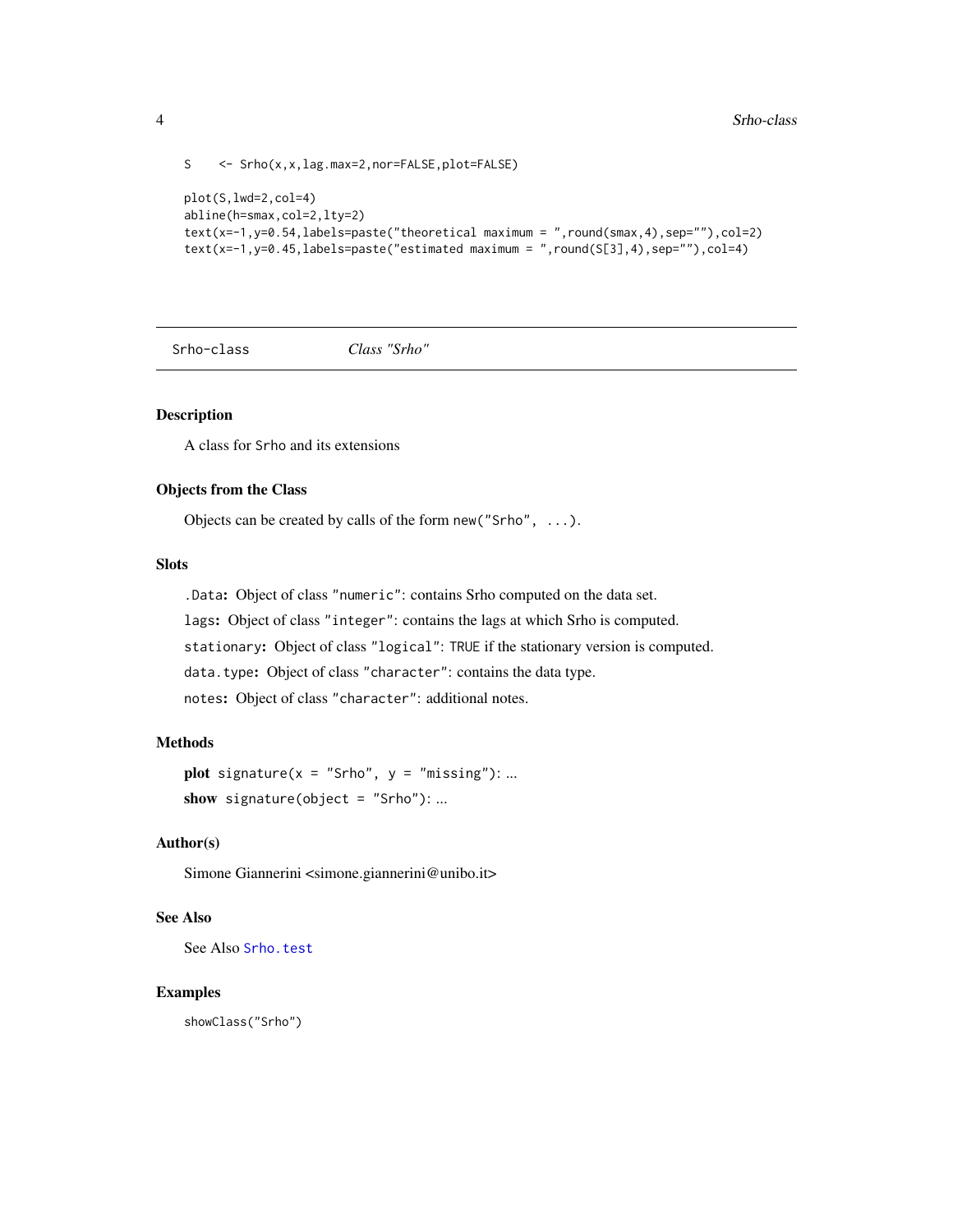<span id="page-4-1"></span><span id="page-4-0"></span>

# Description

Bootstrap/permutation tests of serial and cross dependence for integer or categorical sequences.

#### Usage

```
Srho.test(x, y, lag.max, B = 1000, stationary = TRUE, plot = TRUE,
quant = c(0.95, 0.99), nor = FALSE)
```
#### Arguments

| x, y         | integer or factor time series objects or vectors. (y is missing in the univariate<br>case).                                                                                     |
|--------------|---------------------------------------------------------------------------------------------------------------------------------------------------------------------------------|
| lag.max      | maximum lag at which to calculate Srho; default is $trunc(N/4)$ where N is the<br>number of observations.                                                                       |
| <sub>B</sub> | number of bootstrap/permutation replications.                                                                                                                                   |
| stationary   | logical. If TRUE assumes stationarity and computes marginal probabilities by<br>using all the N observations. If FALSE uses N-k observations where k is the lag.                |
| plot         | logical. If TRUE (the default) produces a plot of Srho together with permutation<br>confidence bands under the null hypothesis of independence.                                 |
| quant        | quantiles to be specified for the computation of the significant lags and the plot<br>of confidence bands. Up to 2 quantiles can be specified. Defaults are 95% and<br>$99\%$ . |
| nor          | logical. If TRUE normalizes Srho with respect to its attainable maximum. De-<br>faults to FALSE.                                                                                |

#### Details

```
Univariate version: test for serial dependence Srho. \text{test}(x, \text{ lag.max}, B = 1000,stationary = TRUE, plot = TRUE, quant = c(0.95, 0.99), nor = FALSE)
Bivariate version: test for cross dependence Srho.test(x, y, lag.max, B = 1000,stationary = TRUE, plot = TRUE, quant = c(0.95, 0.99), nor = FALSE)
```
#### Value

An object of class "Srho.test", which is a list with the following elements:

.Data vector of lag.max elements containing Srho computed at each lag.

quantiles Object of class "matrix": contains the quantiles of the bootstrap/permutation distribution under the null hypothesis.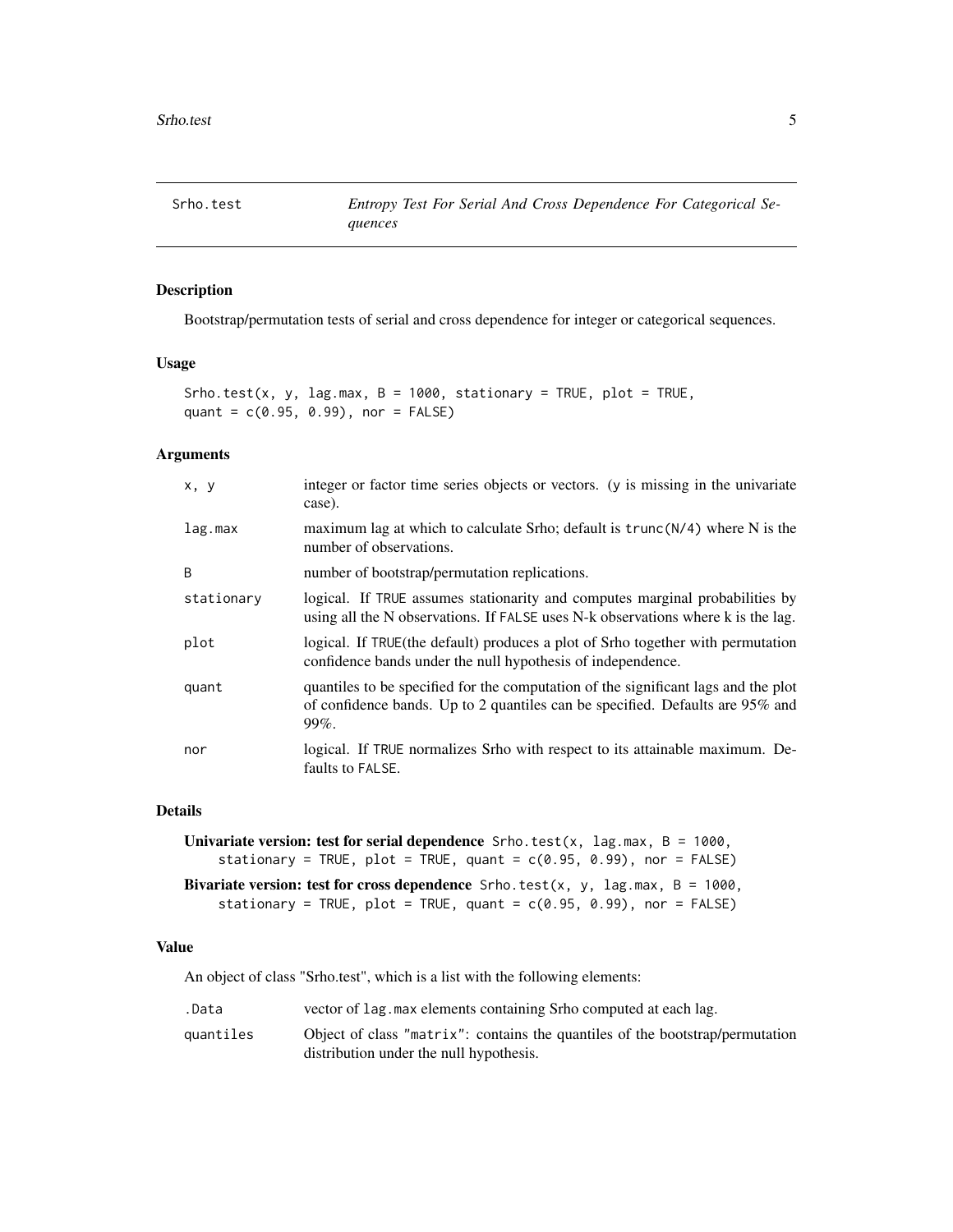<span id="page-5-0"></span>

| test.type        | Object of class "character": contains a description of the type of test per-<br>formed.                                         |
|------------------|---------------------------------------------------------------------------------------------------------------------------------|
| significant.lags |                                                                                                                                 |
|                  | Object of class "list": contains the lags at which Srho exceeds the confidence<br>bands at quant $%$ under the null hypothesis. |
| p.value          | Object of class "numeric": contains the bootstrap p-value for each lag.                                                         |
| lags             | integer vector that contains the lags at which Srho is computed.                                                                |
| stationary       | Object of class "logical": TRUE if the stationary version is computed.                                                          |
| data.type        | Object of class "character": contains the data type.                                                                            |
| notes            | Object of class "character": additional notes.                                                                                  |

#### Warning

Unlike ccf the lag k value returned by Srho.test(x,y) estimates Srho between  $x[t]$  and  $y[t+k]$ . The result is returned invisibly if plot is TRUE.

# Author(s)

Simone Giannerini<simone.giannerini@unibo.it>

#### References

Granger C. W. J., Maasoumi E., Racine J., (2004) A dependence metric for possibly nonlinear processes. *Journal of Time Series Analysis*, 25(5), 649–669.

Maasoumi E., (1993) A compendium to information theory in economics and econometrics. *Econometric Reviews*, 12(2), 137–181.

# See Also

See also [Srho](#page-1-1), [Srho.ts](#page-16-1). The function [Srho.test.ts](#page-11-1) implements the same test for numeric data.

# Examples

```
set.seed(12)
x <- as.integer(rbinom(n=30,size=4,prob=0.5))
y <- as.integer(rbinom(n=30,size=4,prob=0.5))
z \le - as.integer(c(4,abs(x[-30]*2-2))-rbinom(n=30,size=1,prob=1/2))
# no dependence
Srho.test(x, lag.max=4) # univariate
Srho.test(x,y,lag.max=4) # bivariate
# lag 1 dependence
Srho.test(x,z, lag.max=4) # bivariate
```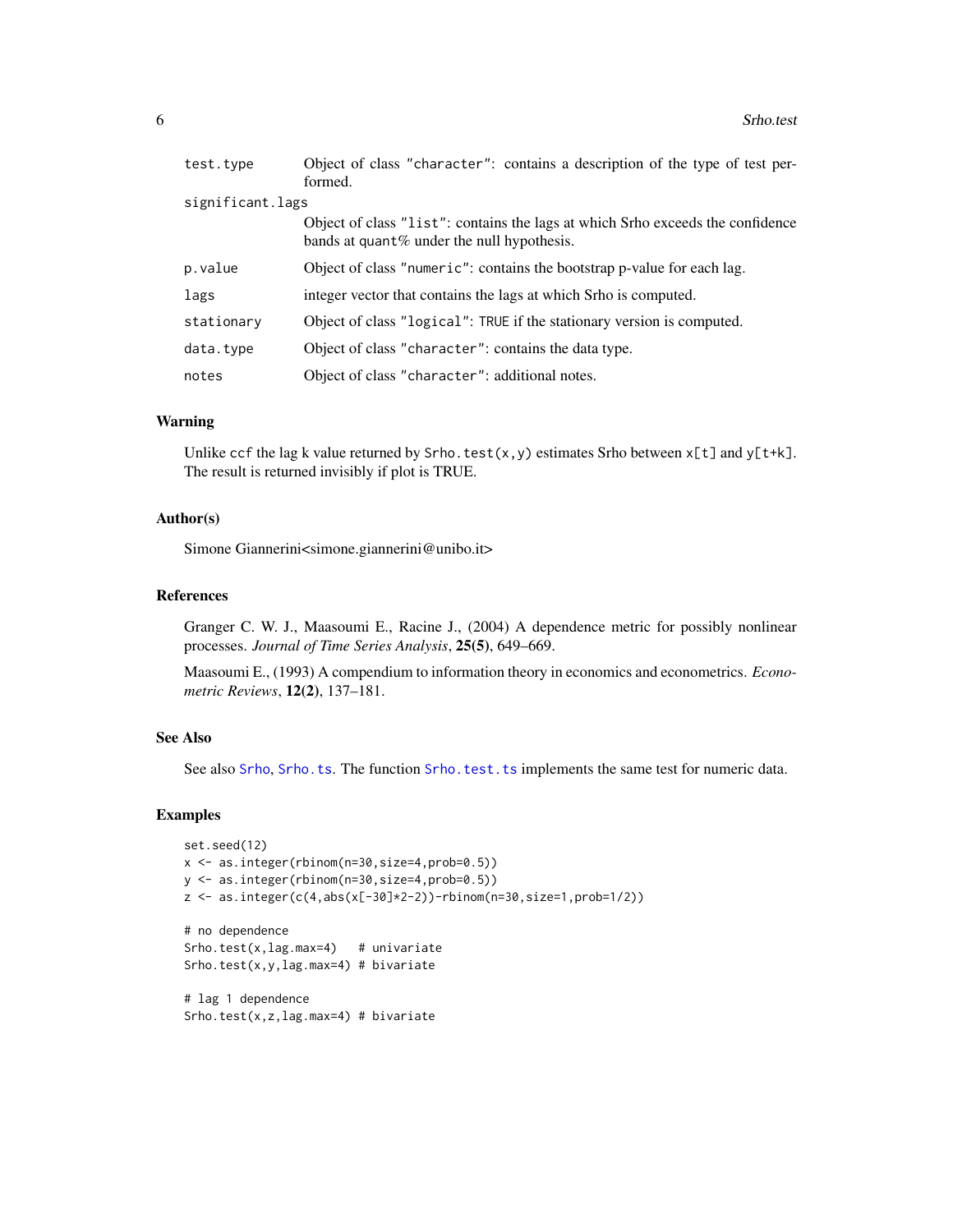<span id="page-6-1"></span><span id="page-6-0"></span>Srho.test-class *Class "Srho.test"*

#### Description

A class of tests for serial dependence and nonlinearity based upon Srho.

#### Objects from the Class

Objects can be created by calls of the form new("Srho.test", ...).

# **Slots**

.Data: Object of class "numeric": contains Srho computed on the data set.

call: Object of class "call": contains the call to the routine.

- call.h: Object of class "call": contains the call to the routine used for obtaining the surrogates or the bootstrap replicates under the null hypothesis.
- quantiles: Object of class "matrix": contains the quantiles of the bootstrap/permutation distribution under the null hypothesis.
- test.type: Object of class "character": contains a description of the type of test performed.
- significant.lags: Object of class "list": contains the lags at which Srho exceeds the confidence bands at quant under the null hypothesis.
- p.value: Object of class "numeric": contains the bootstrap p-value for each lag.

lags: Object of class "integer": contains the lags at which Srho is computed.

stationary: TRUE if the stationary version is computed.

data.type: Object of class "character": contains the data type.

notes: Object of class "character": additional notes.

#### Extends

Class ["Srho"](#page-3-1), directly.

# Methods

plot signature( $x = "Srho.test", y = "missing"); ...$ show signature(object = "Srho.test"): ...

# Author(s)

Simone Giannerini <simone.giannerini@unibo.it>

# See Also

See Also [Srho](#page-3-1)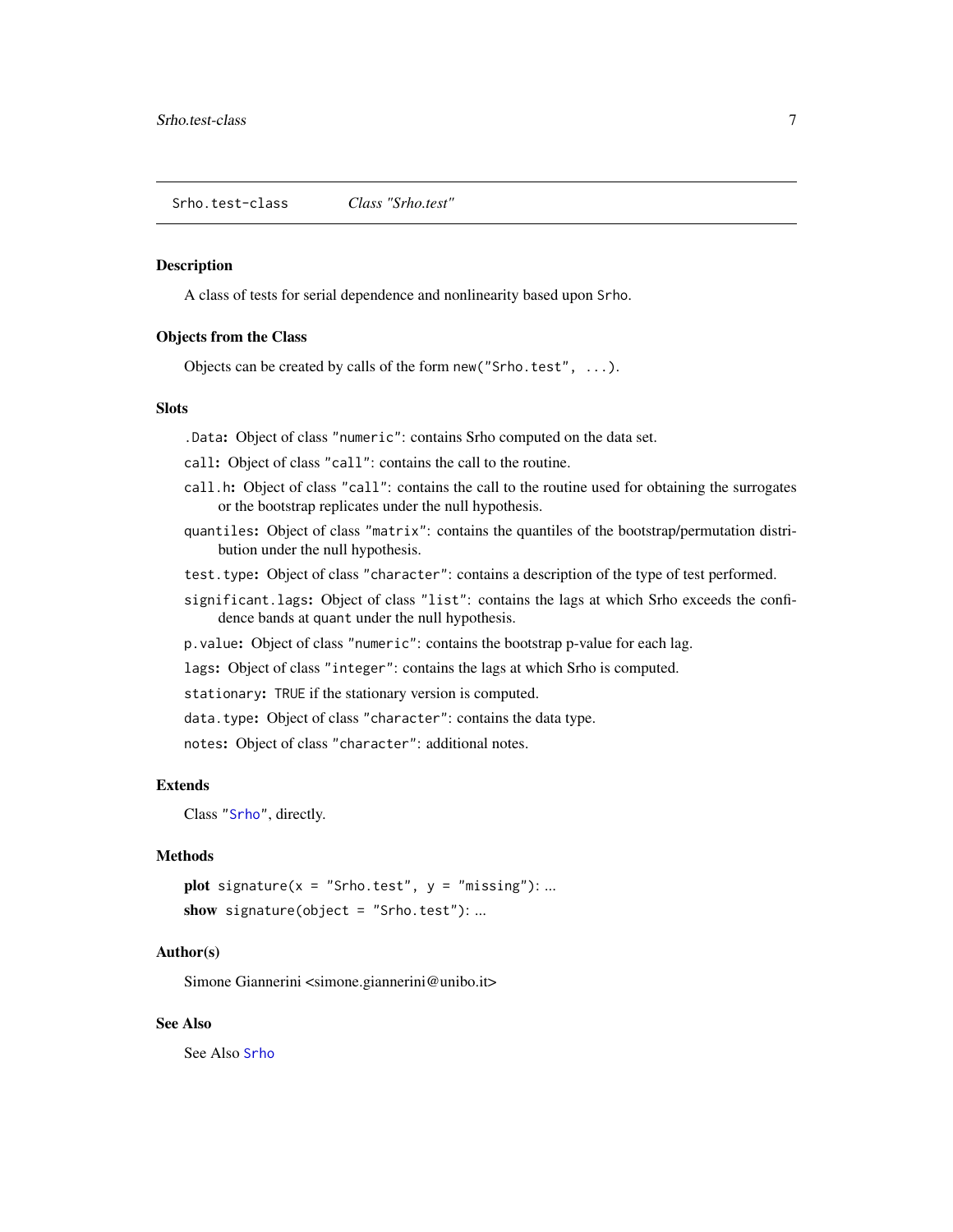#### <span id="page-7-0"></span>Examples

showClass("Srho.test")

<span id="page-7-1"></span>Srho.test.AR *Entropy Tests For Nonlinearity In Time Series*

#### Description

Entropy test of nonlinearity for time series based on [Srho.ts](#page-16-1) and surrogate data obtained through the sieve bootstrap.

# Usage

```
Srho.test.AR(x, y, lag.max = 10, B = 100, plot = TRUE, quant = c(0.95, 0.99),
bw = c("reference", "mlcv", "lscv", "scv", "pi"),
method = c("integral", "summation"), maxpts = 0, tol = 0.001, order.max = 10,
fit.method=c("yule-walker", "burg", "ols", "mle", "yw"), smoothed = TRUE)
```
# Arguments

| x, y       | univariate numeric time series object or numeric vectors (y is missing in the<br>univariate case).                                                                          |
|------------|-----------------------------------------------------------------------------------------------------------------------------------------------------------------------------|
| lag.max    | maximum lag at which to calculate Srho; default is $trunc(N/4)$ where N is the<br>number of observations.                                                                   |
| B          | number of surrogate time series.                                                                                                                                            |
| plot       | logical. If TRUE (the default) produces a plot of Srho together with confidence<br>bands under the null hypothesis of linearity at 95% and 99%.                             |
| quant      | quantiles to be specified for the computation of the significant lags and the plot<br>of confidence bands. Up to 2 quantiles can be specified. Defaults are 95% and<br>99%. |
| bw         | see Srho.ts.                                                                                                                                                                |
| method     | see Srho.ts.                                                                                                                                                                |
| maxpts     | see Srho.ts.                                                                                                                                                                |
| tol        | see Srho.ts.                                                                                                                                                                |
| order.max  | see surrogate. ARs.                                                                                                                                                         |
| fit.method | see surrogate. ARs.                                                                                                                                                         |
| smoothed   | logical. If TRUE (the default) uses the smoothed sieve bootstrap in surrogate. ARs<br>to generate surrogates. Otherwise uses the classic sieve by calling surrogate. AR.    |

# Details

For each lag from 1 to lag.max Srho.test.AR computes a test for nonlinearity for time series based on [Srho.ts](#page-16-1). The distribution under the null hypothesis of linearity is obtained through the sieve bootstrap.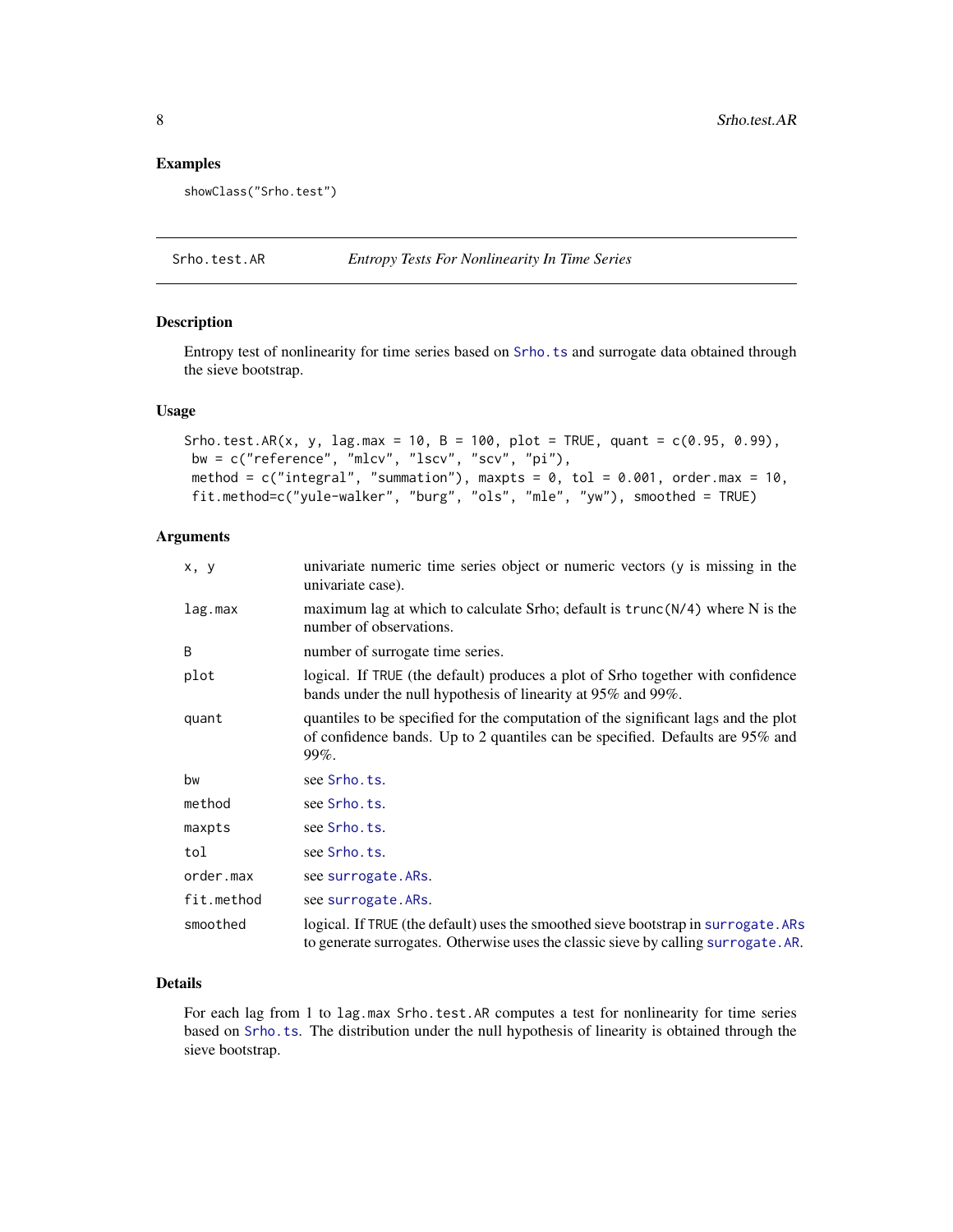#### <span id="page-8-0"></span>Srho.test.AR 9

# Value

An object of class "Srho.test", which is a list with the following elements:

| .Data            | vector of lag. max elements containing Srho computed at each lag.                                                                                    |  |  |  |  |
|------------------|------------------------------------------------------------------------------------------------------------------------------------------------------|--|--|--|--|
| call:            | Object of class "call": contains the call to the routine.                                                                                            |  |  |  |  |
| call.h:          | Object of class "call": contains the call to the routine used for obtaining the<br>surrogates or the bootstrap replicates under the null hypothesis  |  |  |  |  |
| quantiles        | Object of class "matrix": contains the quantiles of the surrogate distribution<br>under the null hypothesis.                                         |  |  |  |  |
| test.type        | Object of class "character": contains a description of the type of test per-<br>formed.                                                              |  |  |  |  |
| significant.lags |                                                                                                                                                      |  |  |  |  |
|                  | Object of class "list": contains the lags at which Srho exceeds the confidence<br>bands at quant % under the null hypothesis.                        |  |  |  |  |
| p.value          | Object of class "numeric": contains the bootstrap p-value for each lag.                                                                              |  |  |  |  |
| lags             | integer vector that contains the lags at which Srho is computed.                                                                                     |  |  |  |  |
| stationary       | Object of class "logical": TRUE if the stationary version is computed. Set to<br>FALSE by default as only the non-stationary version is implemented. |  |  |  |  |
| data.type        | Object of class "character": contains the data type.                                                                                                 |  |  |  |  |
| notes            | Object of class "character": additional notes.                                                                                                       |  |  |  |  |

# Author(s)

Simone Giannerini<simone.giannerini@unibo.it>

# References

Giannerini S., Maasoumi E., Bee Dagum E., (2015), Entropy testing for nonlinear serial dependence in time series, *Biometrika*, 102(3), 661–675 <http://doi.org/10.1093/biomet/asv007> .

# See Also

See Also [Srho.ts](#page-16-1), [surrogate.ARs](#page-20-1), [surrogate.AR](#page-19-1). See [Srho.test.AR.p](#page-9-1) for the parallel version.

# Examples

```
## Not run:
## ************************************************************
## WARNING: computationally intensive, increase B with caution
## ************************************************************
set.seed(13)
x \leftarrow \text{arima}.\text{sim}(n=120, \text{ model} = \text{list}(ar=0.8));result <- Srho.test.AR(x, lag.max = 5, B = 10, bw='reference', method='integral')
```
## End(Not run)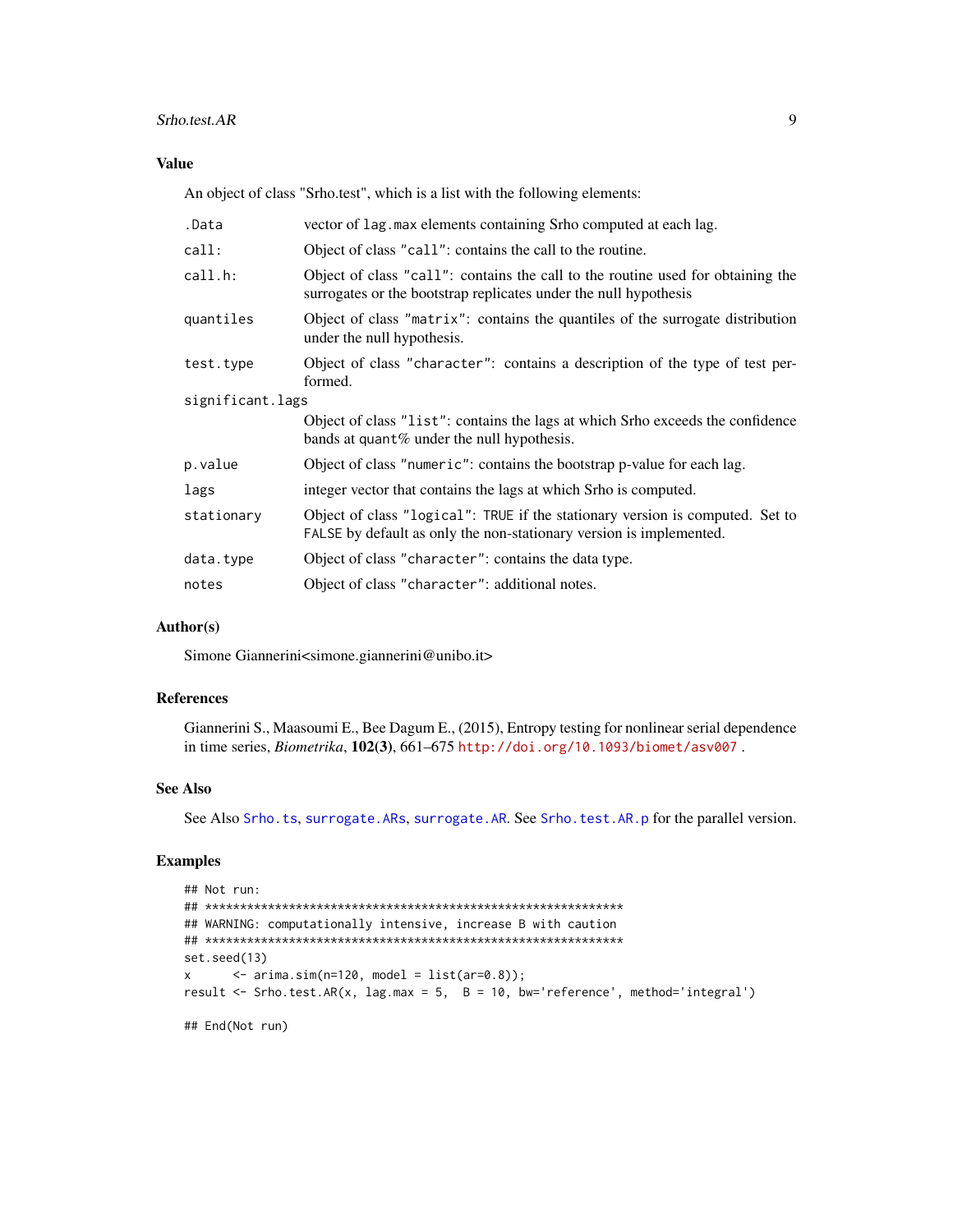<span id="page-9-1"></span><span id="page-9-0"></span>

#### Description

Entropy test of nonlinearity for time series based on [Srho.ts](#page-16-1) and surrogate data obtained through the sieve bootstrap. Parallel version – requires parallel.

# Usage

```
Srho.test.AR.p(x, y, lag.max = 10, B = 100, plot = TRUE, quant = c(0.95, 0.99),
bw = c("reference", "mlcv", "lscv", "scv", "pi"),
method = c("integral", "summation"), maxpts = 0, tol = 0.001, order.max = 10,
fit.method=c("yule-walker", "burg", "ols", "mle", "yw"), smoothed = TRUE,
nslaves=detectCores())
```
# Arguments

| x, y       | univariate numeric time series object or numeric vectors (y is missing in the<br>univariate case).                                                                          |
|------------|-----------------------------------------------------------------------------------------------------------------------------------------------------------------------------|
| lag.max    | maximum lag at which to calculate Srho; default is $trunc(N/4)$ where N is the<br>number of observations.                                                                   |
| B          | number of surrogate time series.                                                                                                                                            |
| plot       | logical. If TRUE (the default) produces a plot of Srho together with confidence<br>bands under the null hypothesis of linearity at 95% and 99%.                             |
| quant      | quantiles to be specified for the computation of the significant lags and the plot<br>of confidence bands. Up to 2 quantiles can be specified. Defaults are 95% and<br>99%. |
| bw         | see Srho.ts.                                                                                                                                                                |
| method     | see Srho.ts.                                                                                                                                                                |
| maxpts     | see Srho.ts.                                                                                                                                                                |
| tol        | see Srho.ts.                                                                                                                                                                |
| order.max  | see surrogate. ARs.                                                                                                                                                         |
| fit.method | see surrogate. ARs.                                                                                                                                                         |
| smoothed   | logical. If TRUE (the default) uses the smoothed sieve bootstrap in surrogate. ARs<br>to generate surrogates. Otherwise uses the classic sieve by calling surrogate. AR.    |
| nslaves    | number of slaves/processes to be used in parallel environments.                                                                                                             |

# Details

For each lag from 1 to lag.max Srho.test.AR computes a test for nonlinearity for time series based on [Srho.ts](#page-16-1). The distribution under the null hypothesis of linearity is obtained through the sieve bootstrap. The routine requires the package parallel to spawn multiple slaves.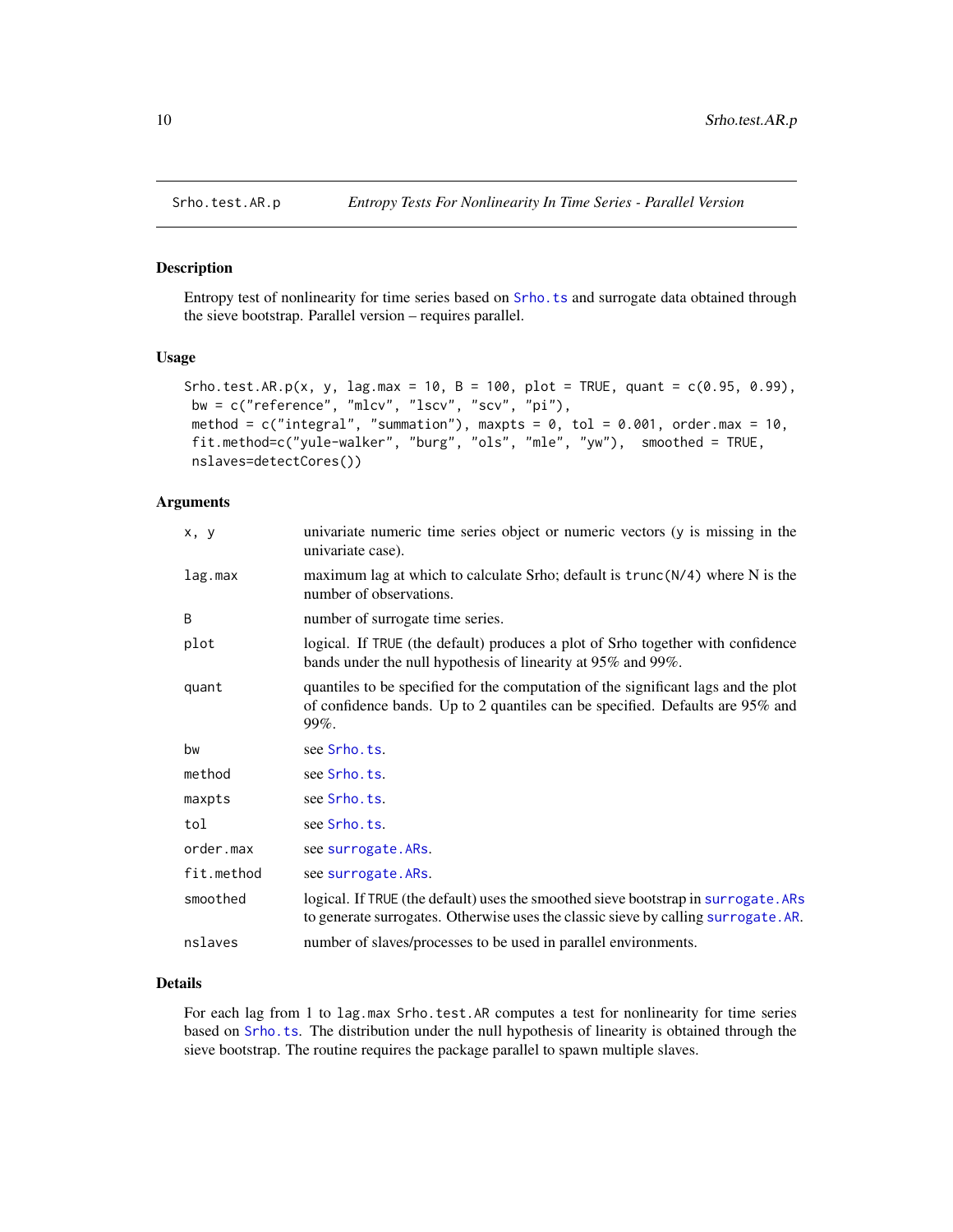# <span id="page-10-0"></span>Srho.test.AR.p 11

# Value

An object of class "Srho.test", which is a list with the following elements:

| .Data            | vector of lag. max elements containing Srho computed at each lag.                                                                                    |
|------------------|------------------------------------------------------------------------------------------------------------------------------------------------------|
| call:            | Object of class "call": contains the call to the routine.                                                                                            |
| call.h:          | Object of class "call": contains the call to the routine used for obtaining the<br>surrogates or the bootstrap replicates under the null hypothesis  |
| quantiles        | Object of class "matrix": contains the quantiles of the surrogate distribution<br>under the null hypothesis.                                         |
| test.type        | Object of class "character": contains a description of the type of test per-<br>formed.                                                              |
| significant.lags |                                                                                                                                                      |
|                  | Object of class "list": contains the lags at which Srho exceeds the confidence<br>bands at quant% under the null hypothesis.                         |
| p.value          | Object of class "numeric": contains the bootstrap p-value for each lag.                                                                              |
| lags             | integer vector that contains the lags at which Srho is computed.                                                                                     |
| stationary       | Object of class "logical": TRUE if the stationary version is computed. Set to<br>FALSE by default as only the non-stationary version is implemented. |
| data.type        | Object of class "character": contains the data type.                                                                                                 |
| notes            | Object of class "character": additional notes.                                                                                                       |

# Author(s)

Simone Giannerini<simone.giannerini@unibo.it>

# References

Giannerini S., Maasoumi E., Bee Dagum E., (2015), Entropy testing for nonlinear serial dependence in time series, *Biometrika*, 102(3), 661–675 <http://doi.org/10.1093/biomet/asv007>.

#### See Also

See Also [Srho.ts](#page-16-1), [surrogate.AR](#page-19-1), [surrogate.ARs](#page-20-1), [Srho.test.AR](#page-7-1).

# Examples

```
## Not run:
## ************************************************************
## WARNING: computationally intensive, increase B with caution
## ************************************************************
# modify nslaves to match the number of available cores
set.seed(13)
x \le - arima.sim(n=120, model = list(ar=0.8));
result <- Srho.test.AR.p(x, lag.max = 5, B = 100, bw='reference', method='integral', nslaves=2)
## ** Compare timings **
```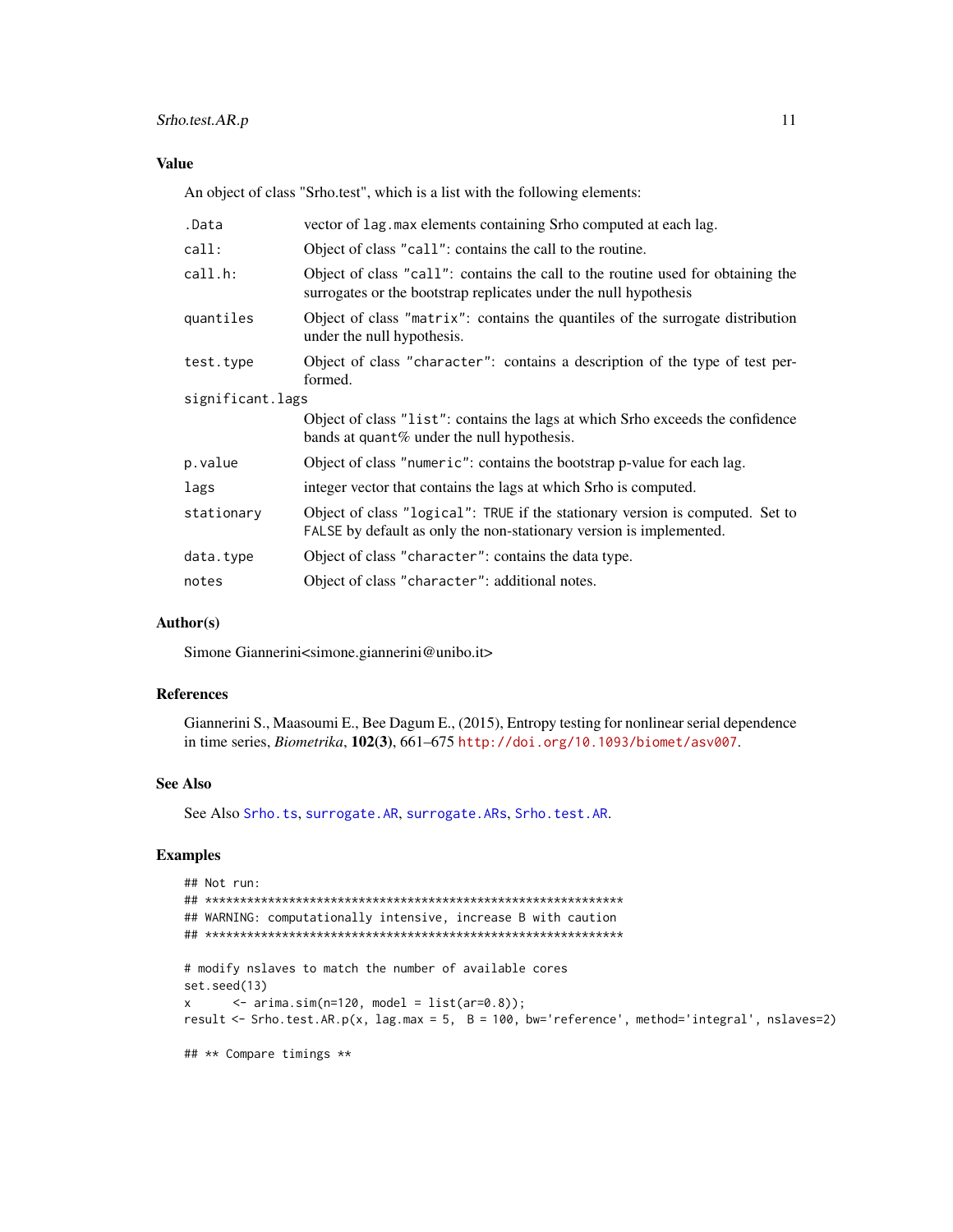```
system.time(Srho.test.AR.p(x, lag.max = 5, B = 100, bw='reference', method='integral', nslaves=4))
system.time(Srho.test.AR(x, lag.max = 5, B = 100, bw='reference', method='integral'))
```

```
## End(Not run)
```
<span id="page-11-1"></span>Srho.test.ts *Entropy Tests Of Serial And Cross Dependence For Time Series*

# Description

Entropy test of serial and cross dependence for numeric time series (continuous state space) based on [Srho.ts](#page-16-1). The distribution under the null hypothesis of independence is obtained by means of bootstrap/permutations methods (see ci.type).

#### Usage

```
Srho.test.ts(x, y, lag.max = 10, B = 100, plot = TRUE, quant = c(0.95, 0.99),
bw = c("reference","mlcv", "lscv", "scv", "pi"), method =c("integral","summation"),
maxpts=0, tol=1e-03, ci.type = c("mbb","perm"))
```
# Arguments

| x, y    | univariate numeric time series object or numeric vectors (y is missing in the<br>univariate case).                                                                                                                                                                                                                                                                                      |
|---------|-----------------------------------------------------------------------------------------------------------------------------------------------------------------------------------------------------------------------------------------------------------------------------------------------------------------------------------------------------------------------------------------|
| lag.max | maximum lag at which to calculate Srho; default is $trunc(N/4)$ where N is the<br>number of observations.                                                                                                                                                                                                                                                                               |
| B       | number of bootstrap/permutation replications.                                                                                                                                                                                                                                                                                                                                           |
| plot    | logical. If TRUE (the default) produces a plot of Srho together with confidence<br>bands under the null hypothesis at levels set by quant.                                                                                                                                                                                                                                              |
| quant   | quantiles to be specified for the computation of the significant lags and the plot<br>of confidence bands. Up to 2 quantiles can be specified. Defaults are 95% and<br>99%.                                                                                                                                                                                                             |
| bw      | see Srho.ts.                                                                                                                                                                                                                                                                                                                                                                            |
| method  | see Srho.ts.                                                                                                                                                                                                                                                                                                                                                                            |
| maxpts  | see Srho.ts.                                                                                                                                                                                                                                                                                                                                                                            |
| tol     | see Srho.ts.                                                                                                                                                                                                                                                                                                                                                                            |
| ci.type | confidence interval type. determines how the distribution under the null hypoth-<br>esis is obtained. mbb uses a moving block bootstrap with block length equal to<br>lag.max. The option "perm" uses permutation methods (each resampled series<br>is a random permutation of the original series). The option mbb makes sense<br>only in the bivariate case for which is the default. |

<span id="page-11-0"></span>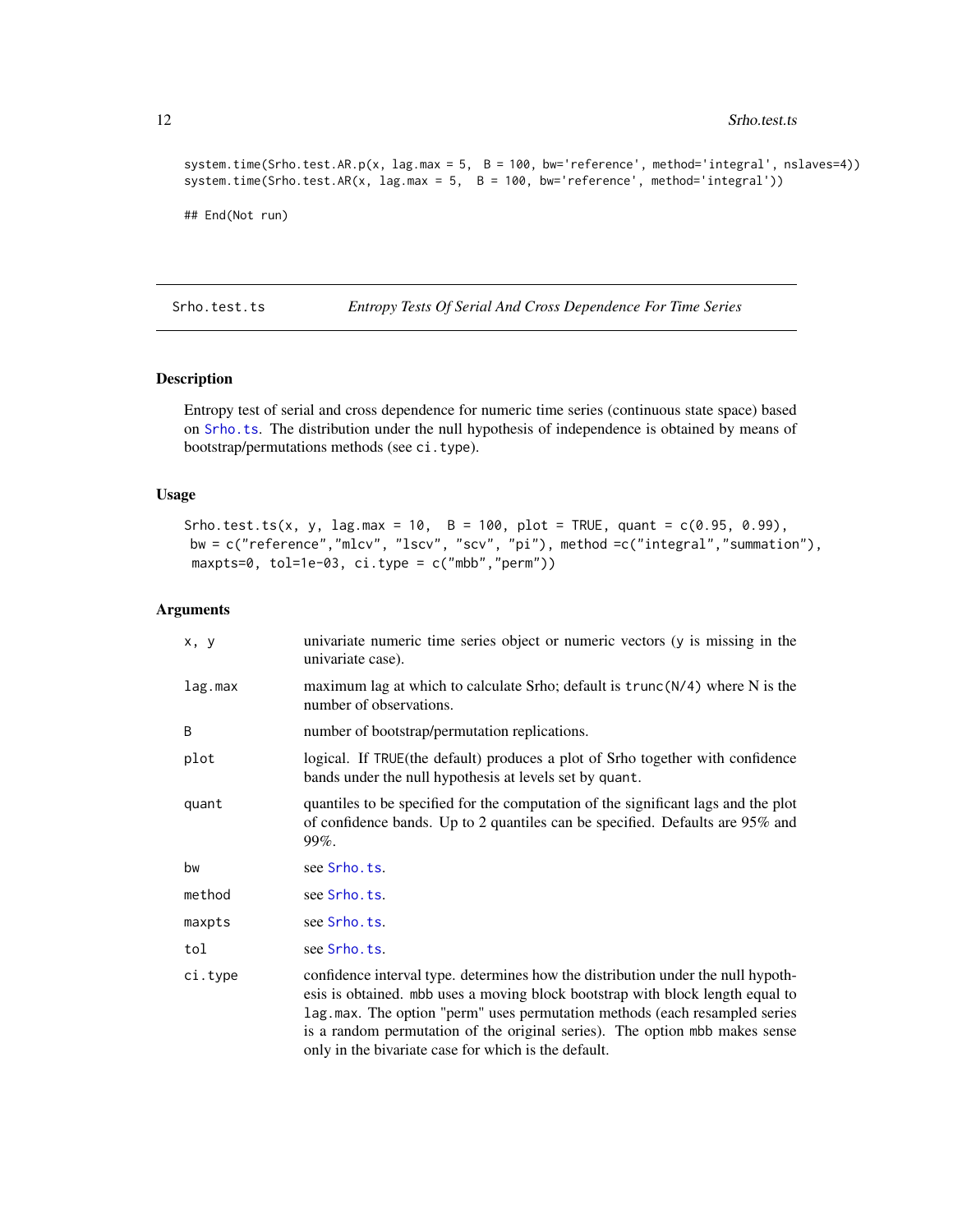#### Srho.test.ts 13

# Details

```
Univariate version: test for serial dependence Srho.test.ts(x, lag.max = 10,
    B = 100, plot = TRUE, quant = c(0.95, 0.99),
    bw = c("reference","mlcv", "lscv", "scv", "pi"), method =c("integral","summation"),
     maxpts=0, tol=1e-03, ci.type = c("perm"))
```
Bivariate version: test for cross dependence Srho.test.ts(x, y, lag.max =  $10$ ,

 $B = 100$ , plot = TRUE, quant =  $c(0.95, 0.99)$ , bw = c("reference", "mlcv", "lscv", "scv", "pi"), method =c("integral","summation"),  $maxpts=0$ ,  $tol=1e-03$ ,  $ci.type = c("mbb", "perm")$ 

For each lag from 1 to lag.max (serial dependence) or from -lag.max to lag.max (cross depen-dence) Srho.test.ts computes a test for serial/cross dependence for time series based on [Srho.ts](#page-16-1). The distribution under the null hypothesis of independence is obtained through either permutation or bootstrap methods. If the option mbb is chosen (bivariate case only) the resampled series keep the (serial) dependence structure of the original series so that the test will have better size than the permutation version.

# Value

An object of class "Srho.test", which is a list with the following elements:

| .Data            | vector containing Srho computed at each lag.                                                                                                         |  |
|------------------|------------------------------------------------------------------------------------------------------------------------------------------------------|--|
| call:            | Object of class "call": contains the call to the routine.                                                                                            |  |
| call.h:          | Object of class "call": contains the call to the routine used for obtaining the<br>surrogates or the bootstrap replicates under the null hypothesis. |  |
| quantiles        | Object of class "matrix": contains the quantiles of the distribution under the<br>null hypothesis.                                                   |  |
| test.type        | Object of class "character": contains a description of the type of test per-<br>formed.                                                              |  |
| significant.lags |                                                                                                                                                      |  |
|                  | Object of class "list": contains the lags at which Srho exceeds the confidence<br>bands at quant% under the null hypothesis.                         |  |
| p.value          | Object of class "numeric": contains the bootstrap p-value for each lag.                                                                              |  |
| lags             | integer vector that contains the lags at which Srho is computed.                                                                                     |  |
| stationary       | Object of class "logical": TRUE if the stationary version is computed. Set to<br>FALSE by default as only the non-stationary version is implemented. |  |
| data.type        | Object of class "character": contains the data type.                                                                                                 |  |
| notes            | Object of class "character": additional notes.                                                                                                       |  |

# Author(s)

Simone Giannerini<simone.giannerini@unibo.it>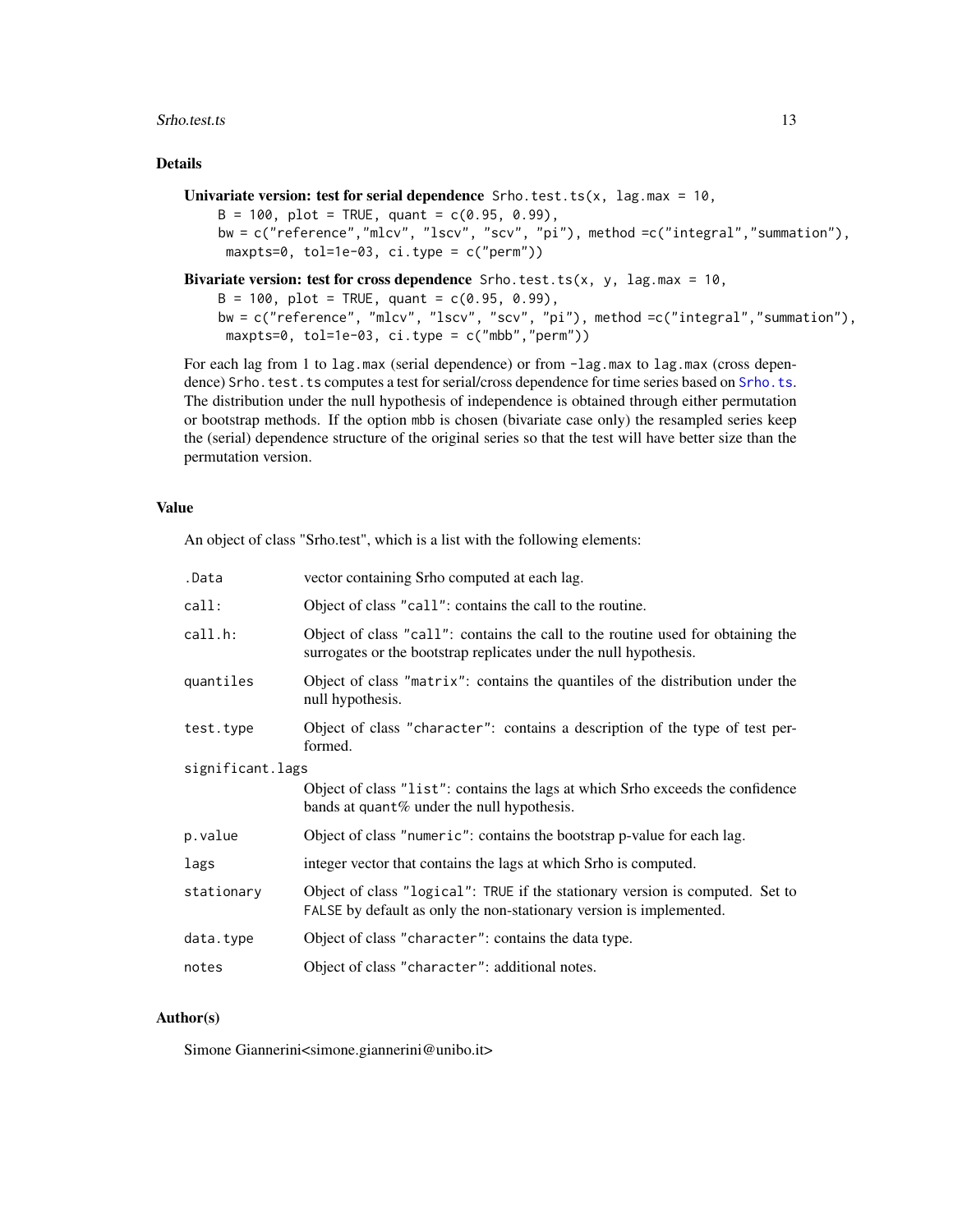#### <span id="page-13-0"></span>References

Granger C. W. J., Maasoumi E., Racine J., (2004) A dependence metric for possibly nonlinear processes. *Journal of Time Series Analysis*, 25(5), 649–669.

Maasoumi E., (1993) A compendium to information theory in economics and econometrics. *Econometric Reviews*, 12(2), 137–181.

#### See Also

See Also [Srho.ts](#page-16-1). See [Srho.test.AR.p](#page-9-1) for the parallel version. The function [Srho.test](#page-4-1) implements the same test for integer/categorical data. For a test for nonlinear serial dependence see [Srho.test.AR](#page-7-1), [Trho.test.AR](#page-23-1), [Trho.test.SA](#page-27-1)

#### Examples

```
## Not run:
## ***********************************************************
## WARNING: computationally intensive, increase B with caution
## and use the parallel version
## ***********************************************************
set.seed(13)
n <- 120
w <- rnorm(n)
x \leq -\ar{ima.sim(n, model = list(ar=0.8));}y <- arima.sim(n, model = list(ar=0.8));
z \leq -\log(x, -1) + \text{norm}(n, \text{sd}=2) # dependence at lag 1
# UNIVARIATE VERSION
res1 <- Srho.test.ts(w, lag.max = 5, B = 10, bw='reference', method='integral'
    ,ci.type="perm") # independence
res2 <- Srho.test.ts(x, lag.max = 5, B = 10, bw='reference', method='integral'
    ,ci.type="perm") # dependence
# BIVARIATE VERSION
res3 <- Srho.test.ts(x, y, lag.max = 5, B = 10, bw='reference', method='integral'
,ci.type="mbb") # independence (try at least B = 100 for meaningful results)
res4 \le Srho.test.ts(x, z, lag.max = 5, B = 10, bw='reference', method='integral'
,ci.type="mbb") # dependence
## End(Not run)
```
Srho.test.ts.p *Entropy Tests Of Serial And Cross Dependence For Time Series - Parallel Version*

#### Description

Entropy test of serial and cross dependence for numeric time series (continuous state space) based on [Srho.ts](#page-16-1). The distribution under the null hypothesis of independence is obtained by means of bootstrap/permutations methods (see ci.type). Parallel version – requires parallel.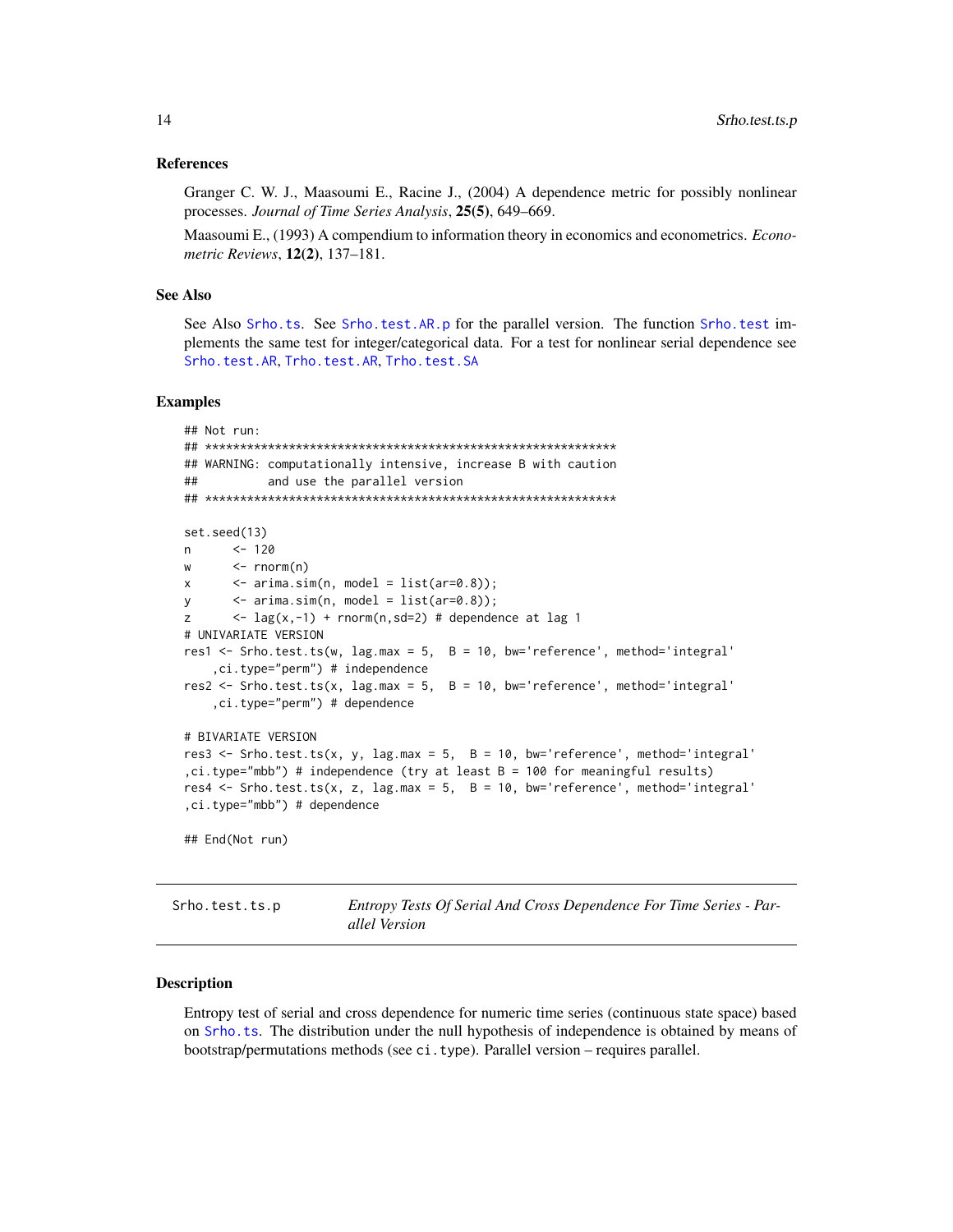#### Srho.test.ts.p 15

#### Usage

```
Srho.test.ts.p(x, y, lag.max = 10, B = 100, plot = TRUE, quant = c(0.95, 0.99),
bw = c("reference","mlcv", "lscv", "scv", "pi"), method =c("integral","summation"),
maxpts=0, tol=1e-03, ci.type = c("mbb","perm"), nslaves=detectCores())
```
#### Arguments

| univariate numeric time series object or numeric vectors (y is missing in the<br>univariate case).                                                                                                                                                                                                                                                                                      |
|-----------------------------------------------------------------------------------------------------------------------------------------------------------------------------------------------------------------------------------------------------------------------------------------------------------------------------------------------------------------------------------------|
| maximum lag at which to calculate Srho; default is $trunc(N/4)$ where N is the<br>number of observations.                                                                                                                                                                                                                                                                               |
| number of bootstrap/permutation replications.                                                                                                                                                                                                                                                                                                                                           |
| logical. If TRUE(the default) produces a plot of Srho together with confidence<br>bands under the null hypothesis at levels set by quant.                                                                                                                                                                                                                                               |
| quantiles to be specified for the computation of the significant lags and the plot<br>of confidence bands. Up to 2 quantiles can be specified. Defaults are 95% and<br>$99\%$ .                                                                                                                                                                                                         |
| see Srho.ts.                                                                                                                                                                                                                                                                                                                                                                            |
| see Srho.ts.                                                                                                                                                                                                                                                                                                                                                                            |
| see Srho.ts.                                                                                                                                                                                                                                                                                                                                                                            |
| see Srho.ts.                                                                                                                                                                                                                                                                                                                                                                            |
| confidence interval type. determines how the distribution under the null hypoth-<br>esis is obtained. mbb uses a moving block bootstrap with block length equal to<br>lag.max. The option "perm" uses permutation methods (each resampled series<br>is a random permutation of the original series). The option mbb makes sense<br>only in the bivariate case for which is the default. |
| number of slaves/processes to be used in parallel environments.                                                                                                                                                                                                                                                                                                                         |
|                                                                                                                                                                                                                                                                                                                                                                                         |

# Details

```
Univariate version: test for serial dependence Srho.test.ts(x, lag.max = 10,
```

```
B = 100, plot = TRUE, quant = c(0.95, 0.99),
```

```
bw = c("reference", "mlcv", "lscv", "scv", "pi"), method =c("integral","summation"),
maxpts=0, tol=1e-03, ci.type = c("perm"), nslaves=detectCores())
```

```
Bivariate version: test for cross dependence Srho.test.ts(x, y, lag.max = 10,
```

```
B = 100, plot = TRUE, quant = c(0.95, 0.99),
bw = c("reference", "mlcv", "lscv", "scv", "pi"), method =c("integral","summation"),
maxpts=0, tol=1e-03, ci.type = c("mbb","perm"), nslaves=detectCores())
```
For each lag from 1 to lag.max (serial dependence) or from -lag.max to lag.max (cross depen-dence) Srho.test.ts computes a test for serial/cross dependence for time series based on [Srho.ts](#page-16-1). The distribution under the null hypothesis of independence is obtained through either permutation or bootstrap methods. If the option mbb is chosen (bivariate case only) the resampled series keep the (serial) dependence structure of the original series so that the test will have better size than the permutation version.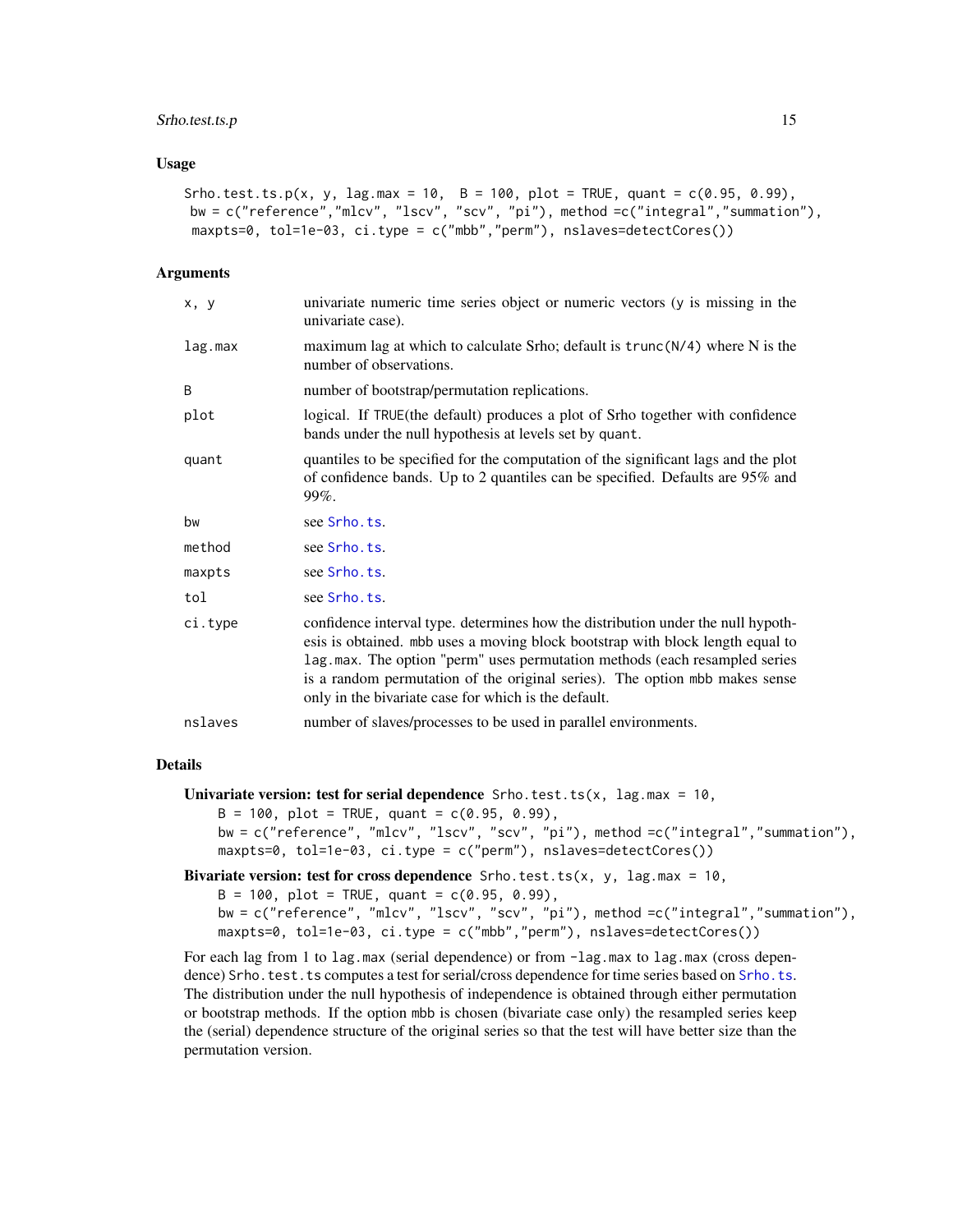# <span id="page-15-0"></span>Value

An object of class "Srho.test", which is a list with the following elements:

| .Data            | vector containing Srho computed at each lag.                                                                                                         |  |
|------------------|------------------------------------------------------------------------------------------------------------------------------------------------------|--|
| call:            | Object of class "call": contains the call to the routine.                                                                                            |  |
| call.h:          | Object of class "call": contains the call to the routine used for obtaining the<br>surrogates or the bootstrap replicates under the null hypothesis. |  |
| quantiles        | Object of class "matrix": contains the quantiles of the distribution under the<br>null hypothesis.                                                   |  |
| test.type        | Object of class "character": contains a description of the type of test per-<br>formed.                                                              |  |
| significant.lags |                                                                                                                                                      |  |
|                  | Object of class "list": contains the lags at which Srho exceeds the confidence<br>bands at quant % under the null hypothesis.                        |  |
| p.value          | Object of class "numeric": contains the bootstrap p-value for each lag.                                                                              |  |
| lags             | integer vector that contains the lags at which Srho is computed.                                                                                     |  |
| stationary       | Object of class "logical": TRUE if the stationary version is computed. Set to<br>FALSE by default as only the non-stationary version is implemented. |  |
| data.type        | Object of class "character": contains the data type.                                                                                                 |  |
| notes            | Object of class "character": additional notes.                                                                                                       |  |

#### Author(s)

Simone Giannerini<simone.giannerini@unibo.it>

#### References

Granger C. W. J., Maasoumi E., Racine J., (2004) A dependence metric for possibly nonlinear processes. *Journal of Time Series Analysis*, 25(5), 649–669.

Maasoumi E., (1993) A compendium to information theory in economics and econometrics. *Econometric Reviews*, 12(2), 137–181.

# See Also

See Also [Srho.test.ts](#page-11-1) and [Srho.ts](#page-16-1). The function [Srho.test](#page-4-1) implements the same test for integer/categorical data. For a test for nonlinear serial dependence see [Srho.test.AR](#page-7-1), [Trho.test.AR](#page-23-1), [Trho.test.SA](#page-27-1), together with their parallel versions: [Srho.test.AR.p](#page-9-1), [Trho.test.AR](#page-23-1), [Trho.test.SA](#page-27-1).

# Examples

```
## Not run:
## ************************************************************
## WARNING: computationally intensive, increase B with caution
## ************************************************************
set.seed(13)
n <- 120
w <- rnorm(n)
```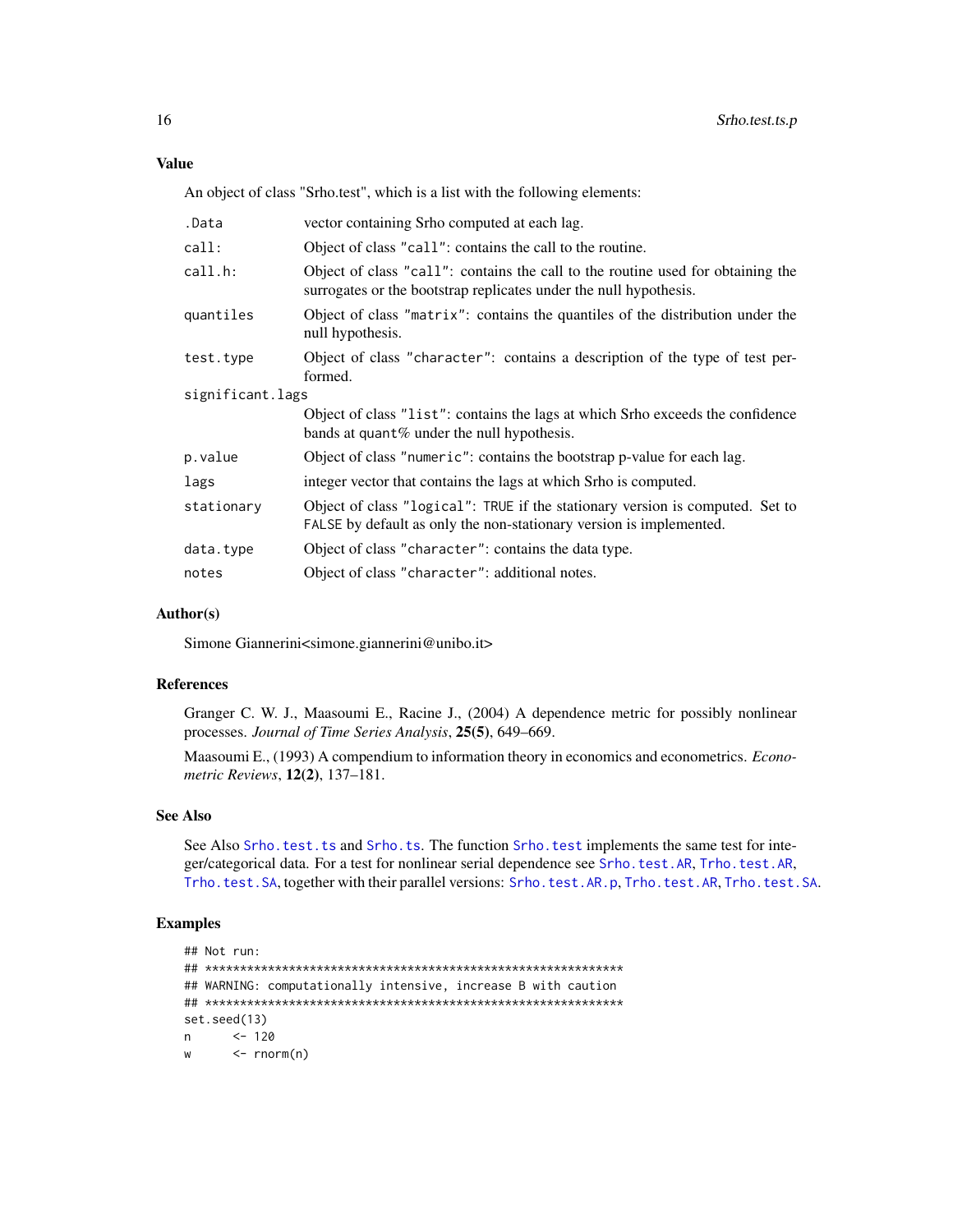#### <span id="page-16-0"></span>Srho.ts and the state of the state of the state of the state of the state of the state of the state of the state of the state of the state of the state of the state of the state of the state of the state of the state of th

```
x \leq -\ar{ima.sim(n, model = list(ar=0.8));}y \leq -\ar{ima.sim(n, model = list(ar=0.8));}z \leftarrow lag(x,-1) + rnorm(n,sd=2) # dependence at lag 1
# UNIVARIATE VERSION
res1 <- Srho.test.ts.p(w, lag.max = 5, B = 40, ci.type="perm") # independence
res2 <- Srho.test.ts.p(x, lag.max = 5, B = 40, ci.type="perm") # dependence
# BIVARIATE VERSION
res3 <- Srho.test.ts.p(x, y, lag.max = 5, B = 40, ci.type="mbb") # independence
res4 \le Srho.test.ts.p(x, z, lag.max = 5, B = 40, ci.type="mbb") # dependence
## End(Not run)
```
<span id="page-16-1"></span>Srho.ts *Entropy Measure Of Serial And Cross Dependence*

#### Description

Entropy based measure of serial and cross dependence for continuous data. For integer/categorical data see [Srho](#page-1-1). Implements a normalized version of the Hellinger/Matusita distance. As shown in the references the metric measure is a proper distance.

#### Usage

```
Srho.ts(x, y, lag.max = 10, bw = c("reference", "mlcv", "lscv", "scv", "pi"),method = c("integral", "summation"), plot = TRUE,maxpts = 0, tol = 0.001
```
#### Arguments

| x, y    | univariate numeric time series object or numeric vectors (y is missing in the<br>univariate case).           |
|---------|--------------------------------------------------------------------------------------------------------------|
| lag.max | maximum lag at which to calculate Srho; default is 10                                                        |
| bw      | Object of class "character": bandwidth selection method, can be "reference",<br>"mlcv", "lscv", "scv", "pi". |
| method  | Object of class "character": computation method, can be "integral" or<br>"summation".                        |
| plot    | logical. If TRUE (the default) Srho is plotted.                                                              |
| maxpts  | maximum number of function evaluations, passed to adaptIntegrate, defaults<br>to $0$ (unlimited).            |
| tol     | max. tolerance, passed to adaptIntegrate.                                                                    |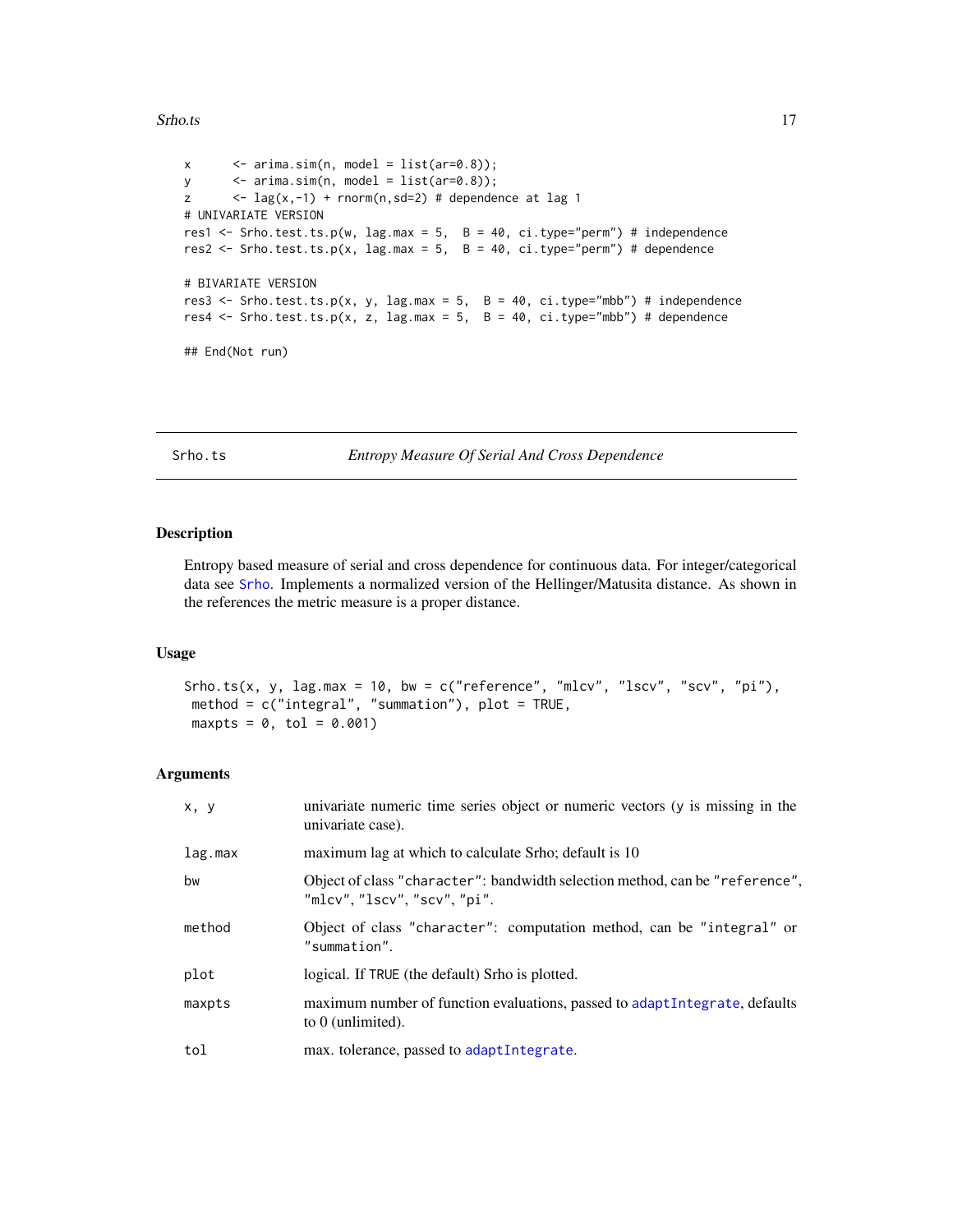# <span id="page-17-0"></span>Details

```
Univariate version: serial entropy Srho.ts(x, lag.max = 10,
     bw = c("reference", "mlcv", "lscv", "scv", "pi"),
     method = c("integral", "summation"), plot = TRUE, maxpts = 0, tol = 0.001)Bivariate version: cross entropy Srho.ts(x, y, lag.max = 10,
     bw = c("reference", "mlcv", "lscv", "scv", "pi"),
     method = c("integral", "summation"), plot = TRUE, maxpts = 0, tol = 0.001)
```
The bandwidth selection methods are the following:

reference: reference criterion.

mlcv: maximum likelihood cross-validation.

lscv: least-squares cross-validation, see [Hlscv](#page-0-0).

scv: smoothed cross-validation, see [Hscv](#page-0-0)

pi: plugin, see [Hpi](#page-0-0)

#### Value

An object of class "Srho.ts", with the following slots:

| .Data      | Object of class "numeric": contains Srho computed on the data set.      |
|------------|-------------------------------------------------------------------------|
| method     | Object of class "character": computation method                         |
| bandwidth  | Object of class "character": bandwidth selection method.                |
| lags       | Object of class "integer": contains the lags at which Srho is computed. |
| stationary | Object of class "logical": TRUE if the stationary version is computed.  |
| data.type  | Object of class "character": contains the data type.                    |
| notes      | Object of class "character": additional notes.                          |

# Author(s)

Simone Giannerini<simone.giannerini@unibo.it>

# References

Granger C. W. J., Maasoumi E., Racine J., (2004) A dependence metric for possibly nonlinear processes. *Journal of Time Series Analysis*, 25(5), 649–669.

Maasoumi E., (1993) A compendium to information theory in economics and econometrics. *Econometric Reviews*, 12(2), 137–181.

Giannerini S., Maasoumi E., Bee Dagum E., (2015), Entropy testing for nonlinear serial dependence in time series, *Biometrika*, 102(3), 661–675 <http://doi.org/10.1093/biomet/asv007>.

#### See Also

[Srho.test.ts](#page-11-1), [adaptIntegrate](#page-0-0), [ks](#page-0-0). The function [Srho](#page-1-1) implements the same measure for integer/categorical data.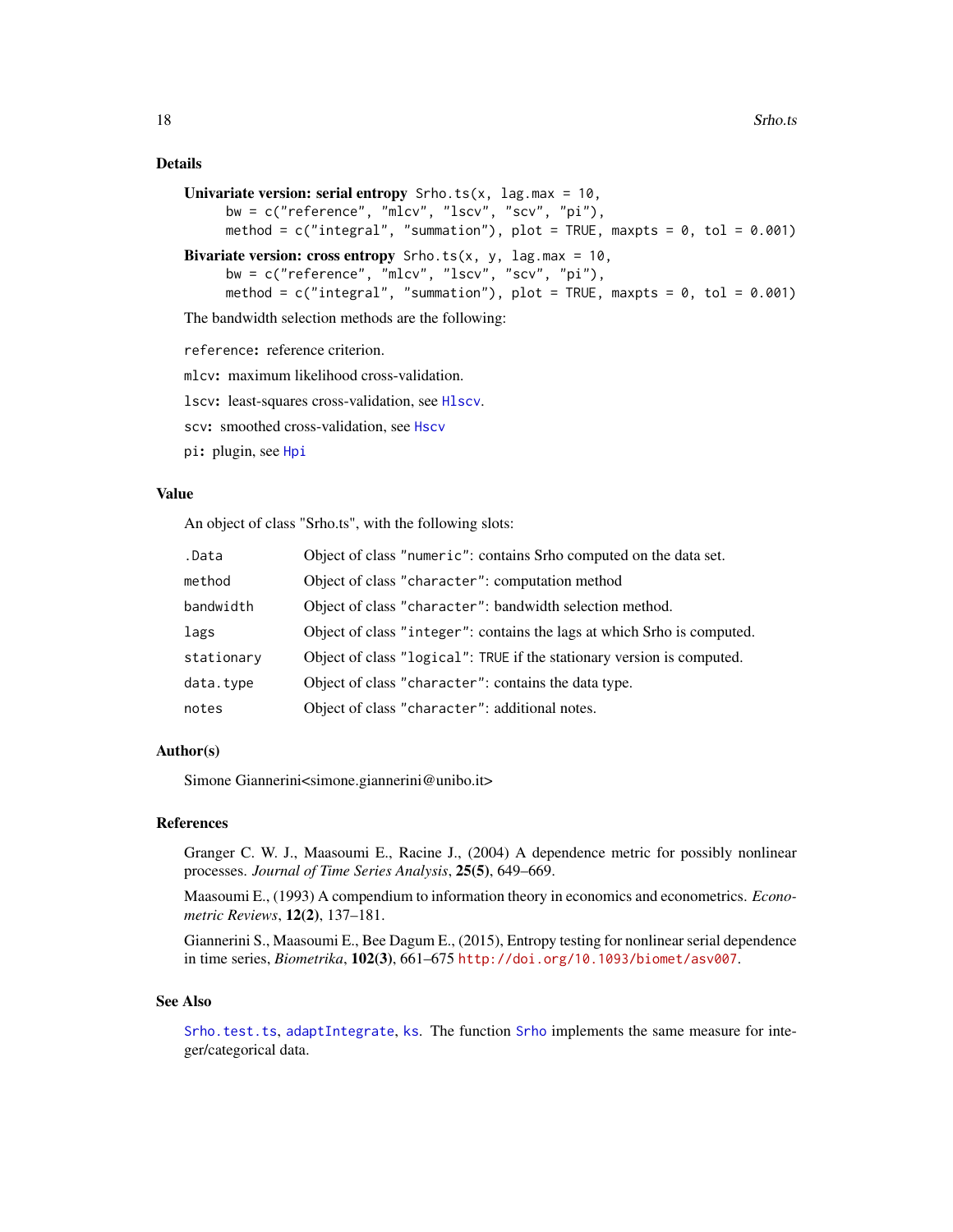#### <span id="page-18-0"></span>Srho.ts-class 19

#### Examples

```
set.seed(11)
x \le -\arima.sim(list(order = c(1, 0, 0), ar = 0.8), n = 50)S \leq Srho.ts(x,lag.max=5,method="integral",bw="mlcv")
# creates a nonlinear dependence at lag 1
y <- c(runif(1),x[-50]^2*0.8-0.3)
S <- Srho.ts(x,y,lag.max=3,method="integral",bw="mlcv")
```
Srho.ts-class *Class "Srho.ts"*

# Description

A class for Srho for continuous data/time series.

# Objects from the Class

Objects can be created by calls of the form new ("Srho.ts",  $\dots$ ).

# Slots

.Data: Object of class "numeric": contains Srho computed on the data set. method: Object of class "character": computation method, can be "integral" or "summation". bandwidth: Object of class "character": bandwidth selection method. lags: Object of class "integer": contains the lags at which Srho is computed. stationary: Object of class "logical": TRUE if the stationary version is computed. data.type: Object of class "character": contains the data type. notes: Object of class "character": additional notes.

#### Extends

Class ["Srho"](#page-3-1), directly.

#### Methods

```
show signature(object = "Srho.ts"): ...
```
#### Author(s)

Simone Giannerini<simone.giannerini@unibo.it>

#### See Also

See Also [Srho.test](#page-6-1), [Srho](#page-3-1)

# Examples

showClass("Srho.ts")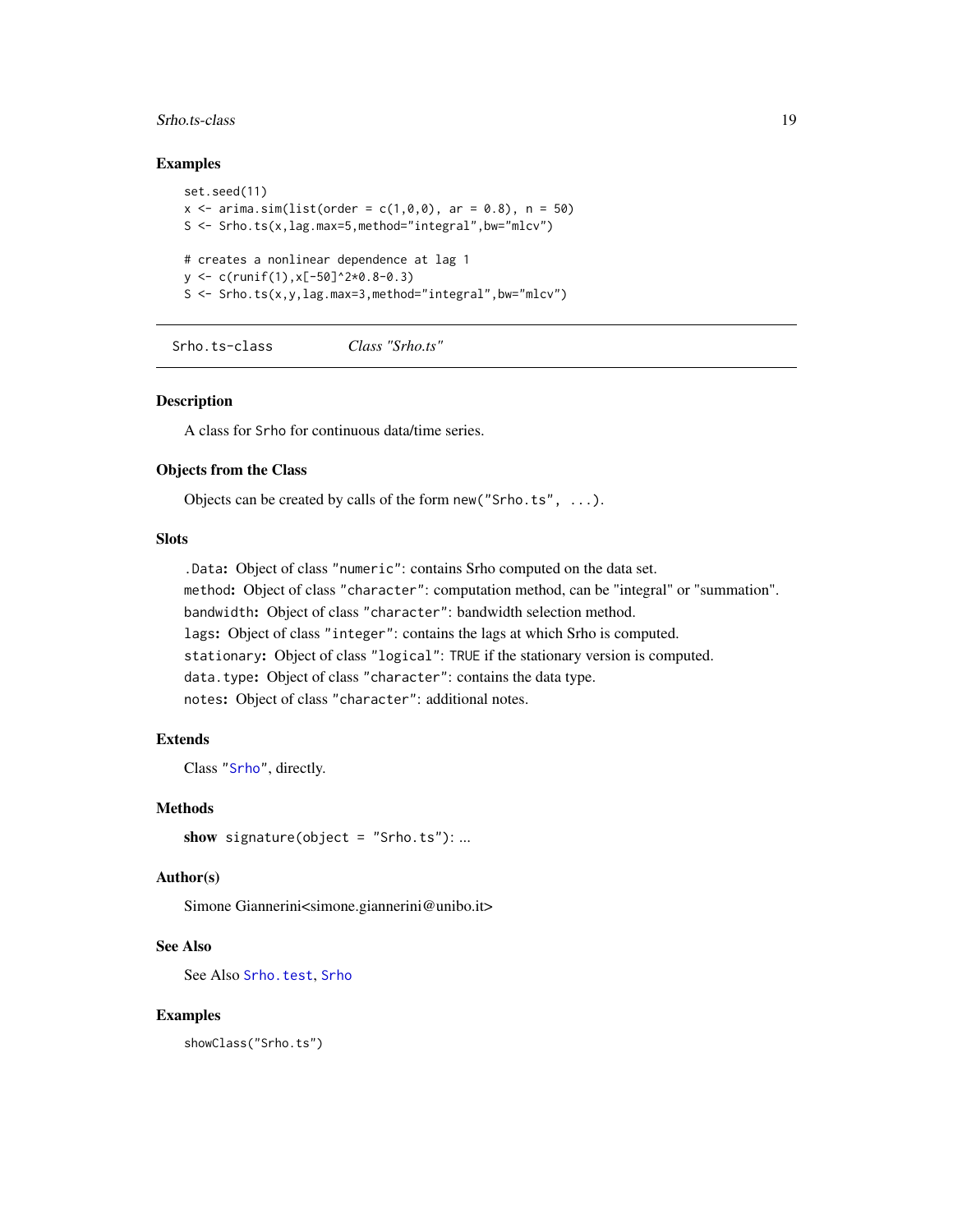<span id="page-19-1"></span><span id="page-19-0"></span>

# Description

Starting from a time series x given as input, the function generates surrogate series by means of the sieve bootstrap. The surrogates can be used for testing for non linearity in time series.

#### Usage

```
surrogate.AR(x, order.max = 10, fit.method = c("yule-walker","burg", "ols", "mle", "yw"), nsurr)
```
# Arguments

| X          | a univariate numeric time series object or a numeric vector.                                                                                                                                |
|------------|---------------------------------------------------------------------------------------------------------------------------------------------------------------------------------------------|
| order.max  | maximum order of the AR model to fit.                                                                                                                                                       |
| fit.method | character string giving the method used to fit the AR model. Must be one of the<br>strings in the default argument (the first few characters are sufficient). Defaults<br>to "yule-walker". |
| nsurr      | number of surrogates.                                                                                                                                                                       |

# Details

N is the length of the series x. The best AR model is chosen by means of the AIC criterion. The residuals of the model are resampled with replacement. Surrogate series are obtained by driving the fitted model with the resampled residuals.

# Value

A list with the following elements:

| surr | a matrix with N rows and nsurr columns, in each column is stored a surrogate. |
|------|-------------------------------------------------------------------------------|
| call | contains the call to the routine.                                             |

# Author(s)

Simone Giannerini<simone.giannerini@unibo.it>

# References

Giannerini S., Maasoumi E., Bee Dagum E., (2015), Entropy testing for nonlinear serial dependence in time series, *Biometrika*, 102(3), 661–675 <http://doi.org/10.1093/biomet/asv007>.

Buhlmann, P., (1997). Sieve bootstrap for time series. *Bernoulli*, 3, 123–148.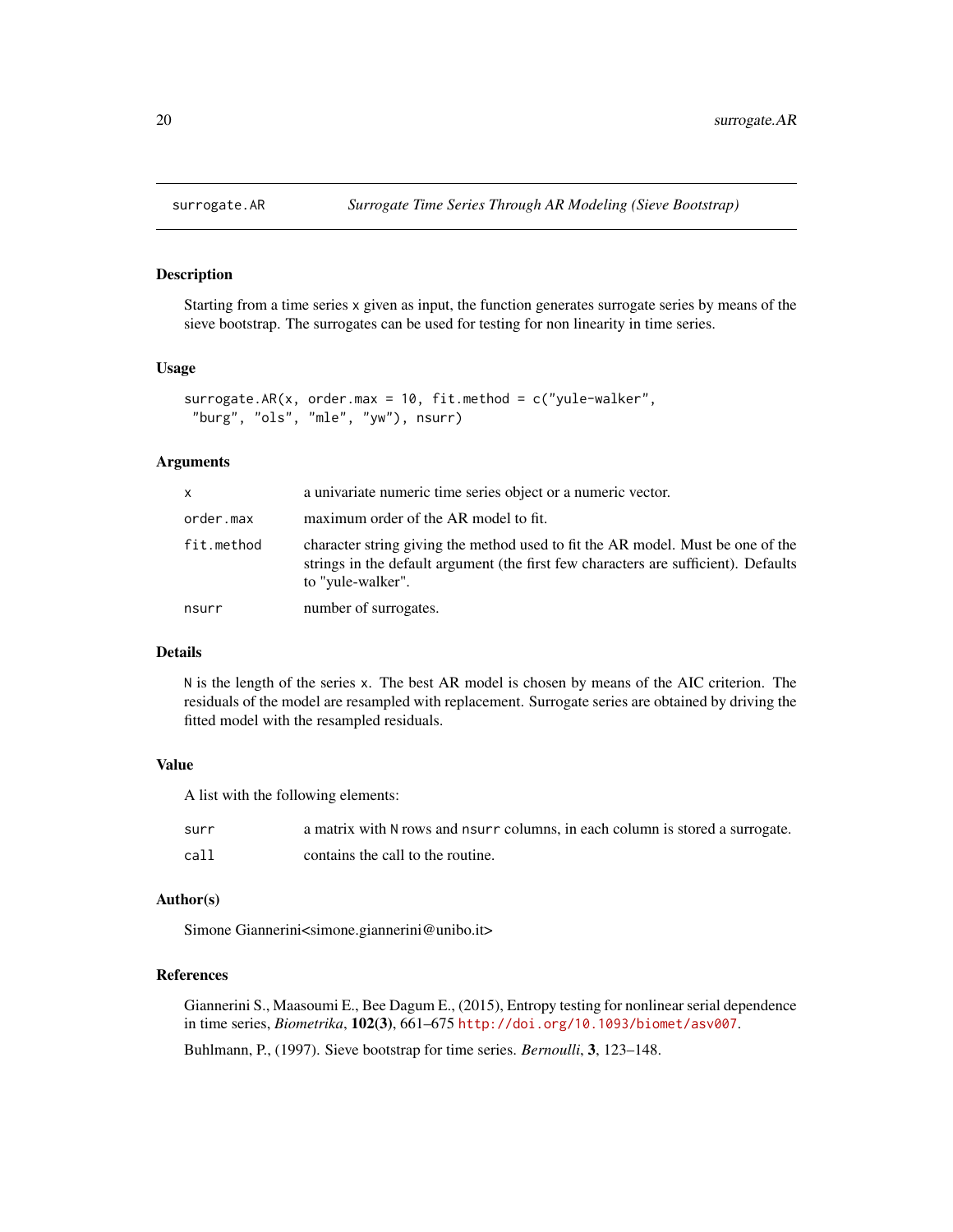# <span id="page-20-0"></span>surrogate.ARs 21

# See Also

See also [surrogate.AR](#page-19-1), [Trho.test.AR](#page-23-1), [surrogate.SA](#page-21-1), [Trho.test.SA](#page-27-1).

#### Examples

```
set.seed(1345)
# Generates a AR(1) series
x \le - arima.sim(n=120, model = list(ar=0.8));
x.surr <- surrogate.AR(x, order.max=10, nsurr=3);
plot.ts(x.surr$surr,col=4);
```

```
## Check that the surrogates have the same ACF of x
corig <- acf(x,10,plot=FALSE)$acf[,,1];
csurr <- acf(x.surr$surr[,1],10,plot=FALSE)$acf[,,1];
round(cbind(corig,csurr,"abs(difference)"=abs(corig-csurr)),3)
```
<span id="page-20-1"></span>surrogate.ARs *Surrogate Time Series Through A Modeling (Smoothed Sieve Bootstrap)*

# **Description**

Starting from a time series x given as input, the function generates surrogate series by means of the smoothed sieve bootstrap. The surrogates can be used for testing for non linearity in time series.

#### Usage

```
surrogate.ARs(x, \text{ order.max} = 10,fit.method = c("yule-walker","burg", "ols", "mle", "yw"), nsurr)
```
# Arguments

| X          | a univariate numeric time series object or a numeric vector.                                                                                                                                |
|------------|---------------------------------------------------------------------------------------------------------------------------------------------------------------------------------------------|
| order.max  | maximum order of the AR model to fit.                                                                                                                                                       |
| fit.method | character string giving the method used to fit the AR model. Must be one of the<br>strings in the default argument (the first few characters are sufficient). Defaults<br>to "yule-walker". |
| nsurr      | number of surrogates.                                                                                                                                                                       |

#### Details

N is the length of the series x. The best AR model is chosen by means of the AIC criterion. Surrogate series are obtained by driving the fitted model with the smoothed resampled residuals. Smoothing is performed through Kernel density estimation with a Gaussian Kernel by using the dafaults of [density](#page-0-0).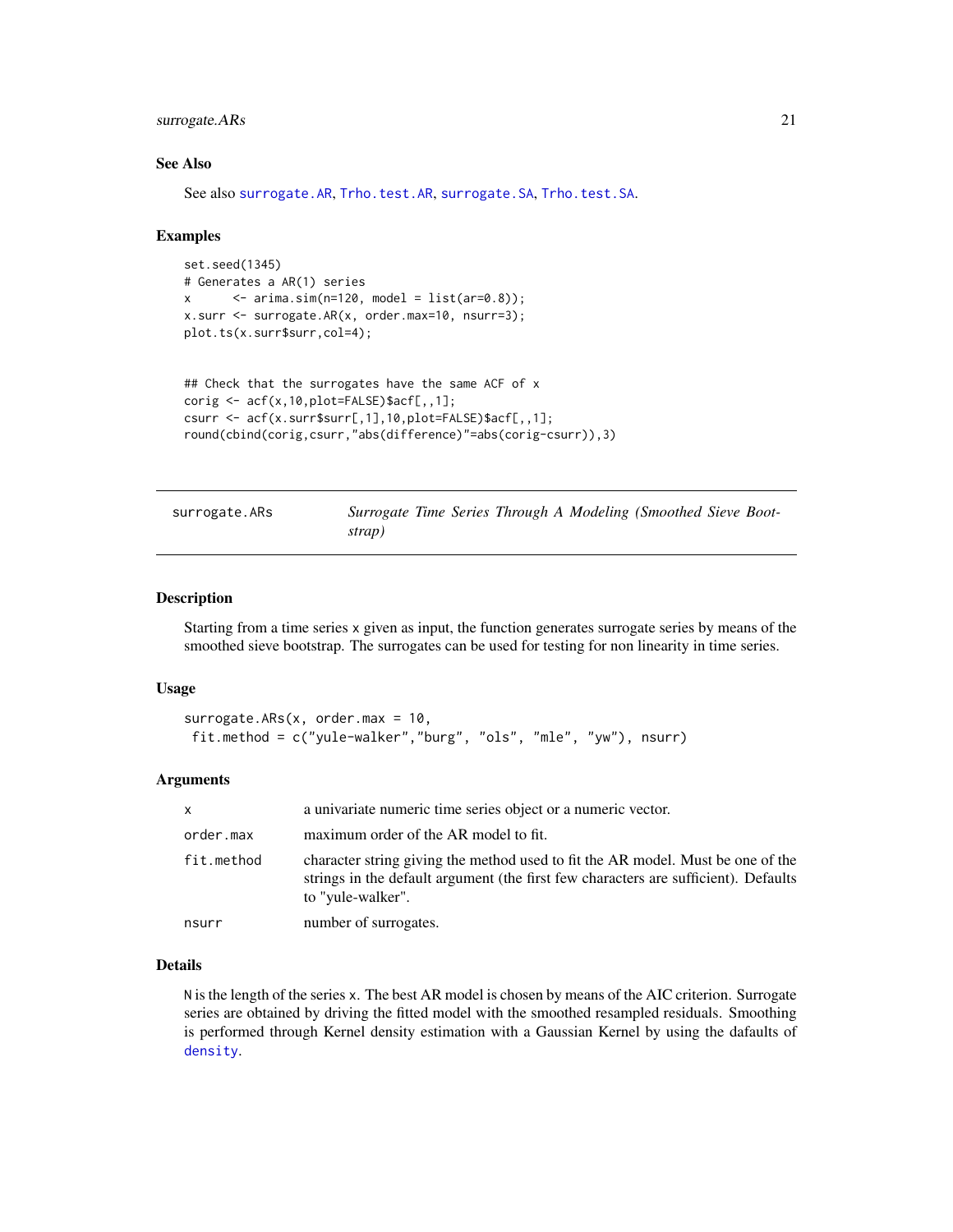# Value

A list with the following elements:

| surr | a matrix with N rows and nsurr columns, in each column is stored a surrogate. |
|------|-------------------------------------------------------------------------------|
| call | contains the call to the routine.                                             |

#### Author(s)

Simone Giannerini<simone.giannerini@unibo.it>

## References

Giannerini S., Maasoumi E., Bee Dagum E., (2015), Entropy testing for nonlinear serial dependence in time series, *Biometrika*, 102(3), 661–675 <http://doi.org/10.1093/biomet/asv007>.

Bickel, P., Buhlmann, P., (1999). A new mixing notion and functional central limit theorems for a sieve bootstrap in time series. *Bernoulli* 5, 413–446.

# See Also

See also [surrogate.AR](#page-19-1), [Trho.test.AR](#page-23-1), [surrogate.SA](#page-21-1), [Trho.test.SA](#page-27-1).

#### Examples

```
set.seed(1345)
# Generates a AR(1) series
x \le - arima.sim(n=120, model = list(ar=0.8));
x.surr <- surrogate.ARs(x, order.max=10, nsurr=3);
plot.ts(x.surr$surr,col=4);
## Check that the surrogates have the same ACF of x
corig \leq acf(x,10,plot=FALSE)$acf[,,1];
```
csurr <- acf(x.surr\$surr[,1],10,plot=FALSE)\$acf[,,1];

round(cbind(corig,csurr,"abs(difference)"=abs(corig-csurr)),3)

```
surrogate.SA Surrogate Time Series Through Simulated Annealing
```
#### Description

Starting from a time series x given as input, the function generates surrogate series through Simulated Annealing. Each surrogate series is a constrained random permutation having the same autocorrelation function (up to nlag lags) of the original series x. The surrogates can be used for testing for non linearity in time series.

#### Usage

```
surrogate.SA(x, nlag, nsurr, Te = 0.0015, RT = 0.9, eps.SA = 0.01, nsuccmax = 30,
nmax = 300, che = 1e+05)
```
<span id="page-21-0"></span>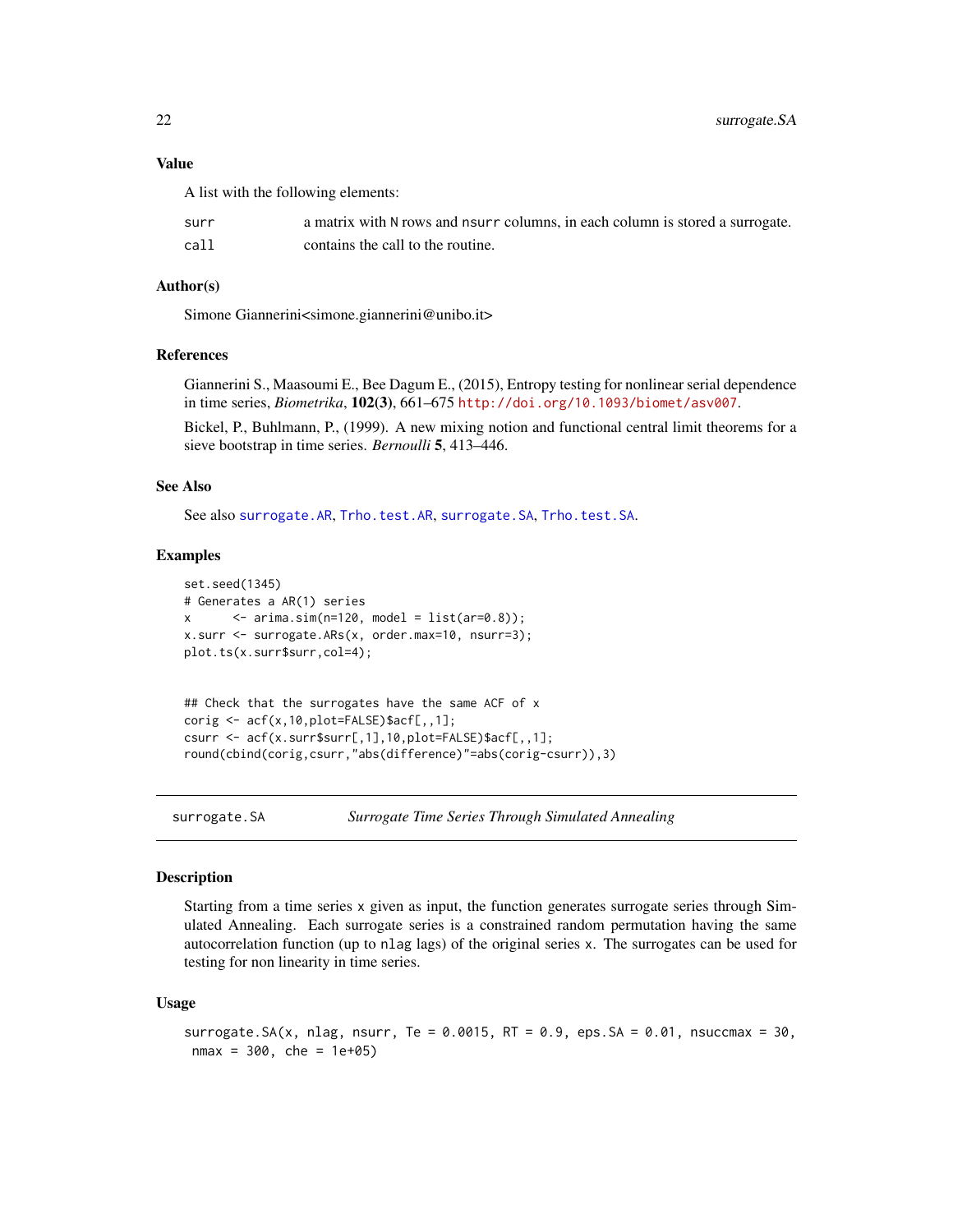# <span id="page-22-0"></span>surrogate.SA 23

# Arguments

| X         | a univariate numeric time series object or a numeric vector. |
|-----------|--------------------------------------------------------------|
| nlag      | minimization is performed w.r.t. to the first nlag lags.     |
| nsurr     | number of surrogates.                                        |
| Te        | starting value for the temperature.                          |
| <b>RT</b> | reduction factor for the temperature Te.                     |
| eps.SA    | target tolerance.                                            |
| nsuccmax  | Te is decreased after nsuccmax*N successes.                  |
| nmax      | Te is decreased after nmax*N successes.                      |
| che       | after che*2N global iterations the algorithm starts again.   |

# Details

N is the length of the series x. Sensible (N-dependent) defaults are derived for the parameters of the SA algorithm, there should not be the need to change them.

# Value

A list with the following elements:

| surr | a matrix with N rows and nsurr columns, in each column is stored a surrogate. |
|------|-------------------------------------------------------------------------------|
| call | contains the call to the routine.                                             |

# Author(s)

Simone Giannerini<simone.giannerini@unibo.it>

# References

Giannerini S., Maasoumi E., Bee Dagum E., (2015), Entropy testing for nonlinear serial dependence in time series, *Biometrika*, 102(3), 661–675 <http://doi.org/10.1093/biomet/asv007>.

Schreiber T., Schmitz A.,(2000) Surrogate time series. *Physica D*, 142(3-4), 346–382.

# See Also

See Also [Trho.test.SA](#page-27-1), [surrogate.AR](#page-19-1), [Trho.test.AR](#page-23-1).

# Examples

```
set.seed(1345)
# Generates a AR(1) series
x \le - arima.sim(n=120, model = list(ar=0.8));
x.surr <- surrogate.SA(x, nlag=10, nsurr=3);
plot.ts(x.surr$surr,col=4);
```
## Check that the surrogates have the same ACF of x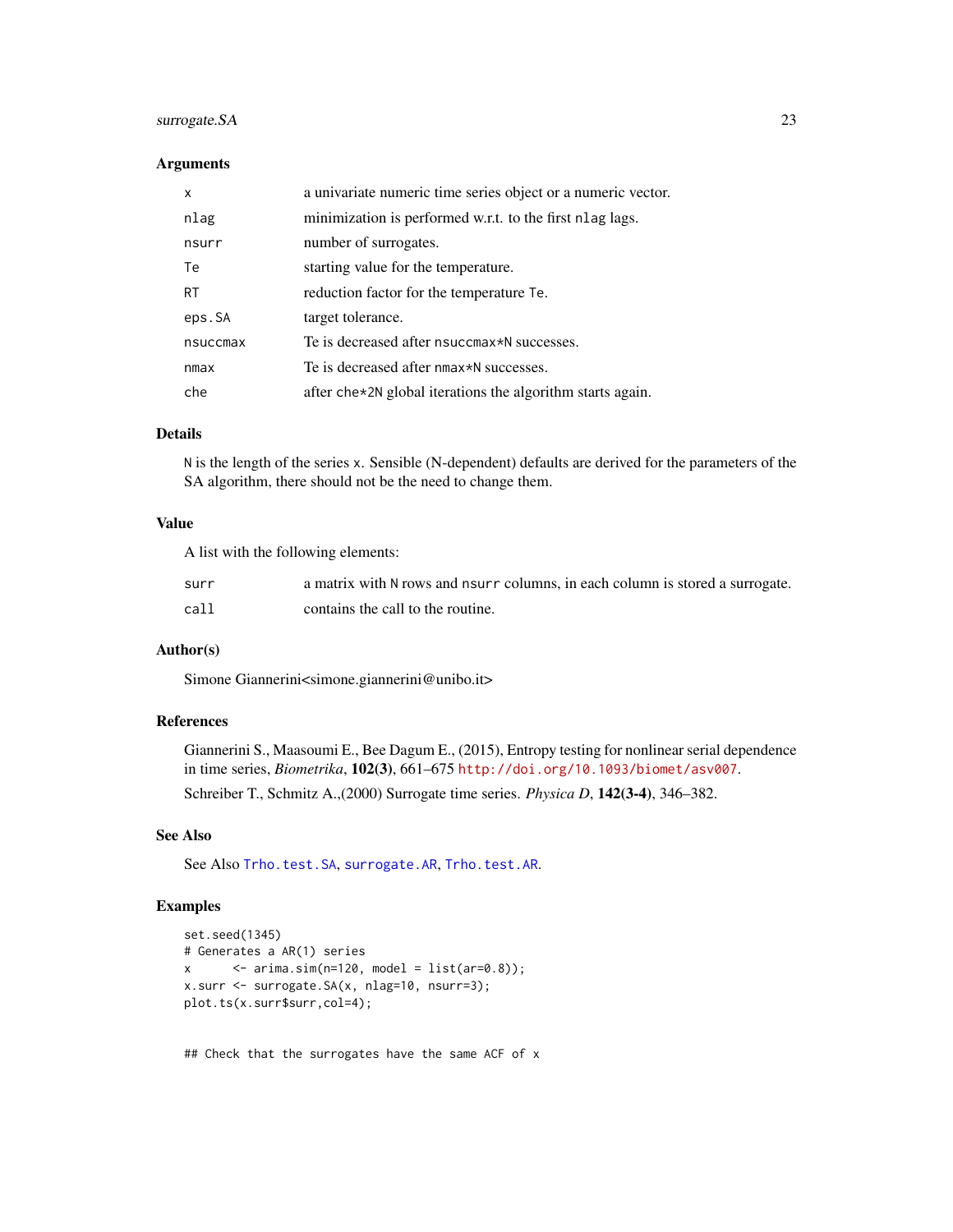```
corig <- acf(x,10,plot=FALSE)$acf[,,1];
csurr <- acf(x.surr$surr[,1],10,plot=FALSE)$acf[,,1];
round(cbind(corig,csurr,"abs(difference)"=abs(corig-csurr)),3)
```
<span id="page-23-1"></span>Trho.test.AR *Entropy Tests For Nonlinearity In Time Series*

# Description

Entropy test of nonlinearity for time series based on [Srho.ts](#page-16-1) and surrogate data obtained through the sieve bootstrap (AR modeling). The statistics Trho is based on the quadratic divergence between the nonparametric estimator of Srho and the parametric estimator under the null hypothesis of a linear Gaussian process.

# Usage

```
\text{Trho.test.AR}(x, y, lag.max = 10, B = 100, plot = TRUE, quant = c(0.95, 0.99),bw = c("reference", "mlcv", "lscv", "scv", "pi"),
method = c("integral", "summation"), maxpts = 0, tol = 0.001, order.max = 10,
fit.method=c("yule-walker", "burg", "ols", "mle", "yw"), smoothed = TRUE)
```
#### Arguments

| x, y       | univariate numeric time series object or numeric vectors (y is missing in the<br>univariate case).                                                                              |
|------------|---------------------------------------------------------------------------------------------------------------------------------------------------------------------------------|
| lag.max    | maximum lag at which to calculate Trho; default is $trunc(N/4)$ where N is the<br>number of observations.                                                                       |
| B          | number of surrogate time series.                                                                                                                                                |
| plot       | logical. If TRUE (the default) produces a plot of Trho together with confidence<br>bands under the null hypothesis of linearity at 95% and 99%.                                 |
| quant      | quantiles to be specified for the computation of the significant lags and the plot<br>of confidence bands. Up to 2 quantiles can be specified. Defaults are 95% and<br>$99\%$ . |
| bw         | see Srho.ts.                                                                                                                                                                    |
| method     | see Srho.ts.                                                                                                                                                                    |
| maxpts     | see Srho.ts.                                                                                                                                                                    |
| tol        | see Srho.ts.                                                                                                                                                                    |
| order.max  | see surrogate. ARs.                                                                                                                                                             |
| fit.method | see surrogate. ARs.                                                                                                                                                             |
| smoothed   | logical. If TRUE (the default) uses the smoothed sieve bootstrap in surrogate. ARs<br>to generate surrogates. Otherwise uses the classic sieve by calling surrogate. AR.        |

<span id="page-23-0"></span>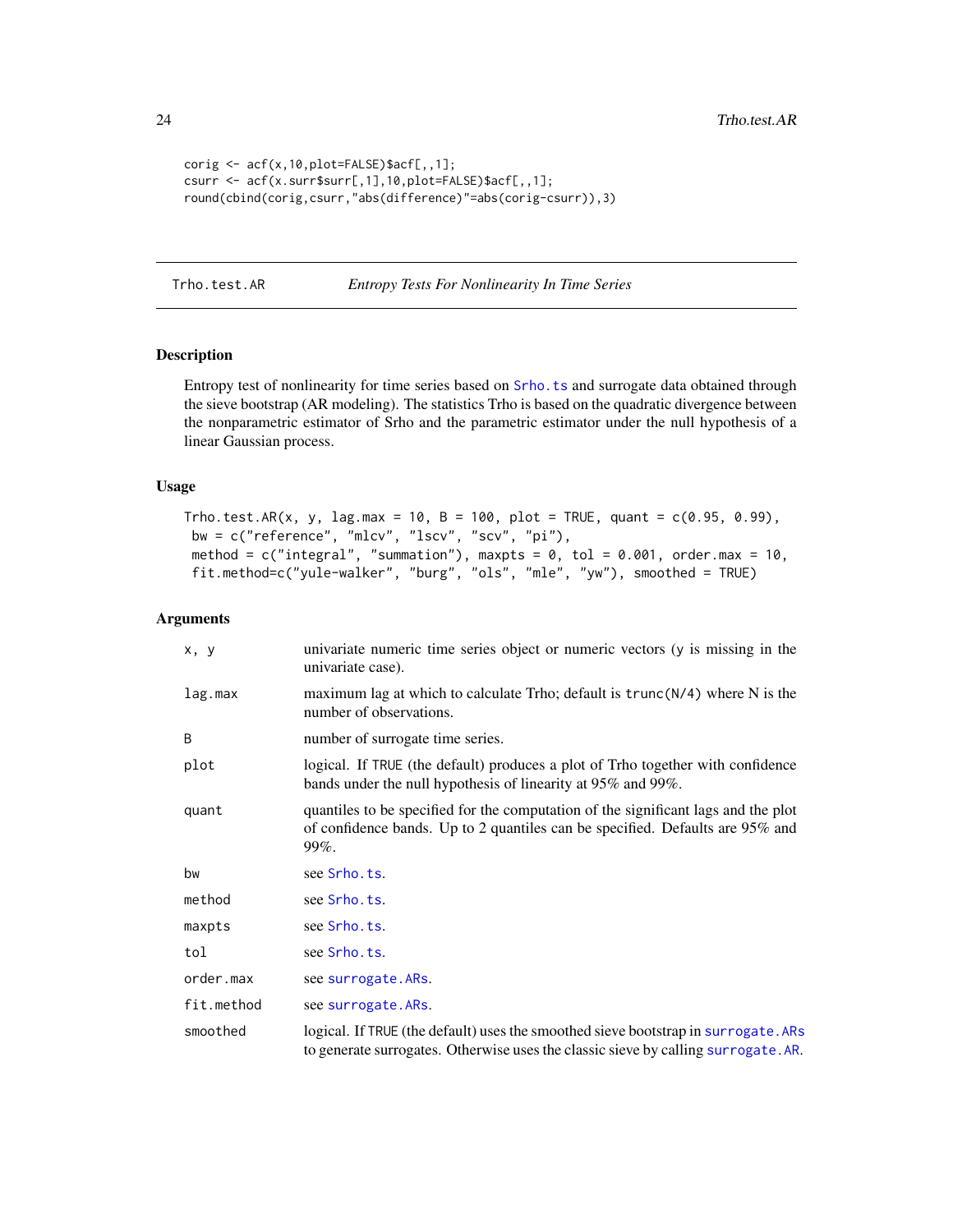#### <span id="page-24-0"></span>Trho.test.AR 25

# Details

For each lag from 1 to lag.max Trho.test.SA computes a test for nonlinearity for time series based on [Srho.ts](#page-16-1). The distribution under the null hypothesis of a linear Gaussian process is obtained through the sieve bootstrap.

# Value

An object of class "Srho.test", which is a list with the following elements:

| .Data            | vector of lag. max elements containing Trho computed at each lag.                                                                                    |
|------------------|------------------------------------------------------------------------------------------------------------------------------------------------------|
| call:            | Object of class "call": contains the call to the routine.                                                                                            |
| call.h:          | Object of class "call": contains the call to the routine used for obtaining the<br>surrogates or the bootstrap replicates under the null hypothesis  |
| quantiles        | Object of class "matrix": contains the quantiles of the surrogate distribution<br>under the null hypothesis.                                         |
| test.type        | Object of class "character": contains a description of the type of test per-<br>formed.                                                              |
| significant.lags |                                                                                                                                                      |
|                  | Object of class "list": contains the lags at which Trho exceeds the confidence<br>bands at quant % under the null hypothesis.                        |
| p.value          | Object of class "numeric": contains the bootstrap p-value for each lag.                                                                              |
| lags             | integer vector that contains the lags at which Trho is computed.                                                                                     |
| stationary       | Object of class "logical": TRUE if the stationary version is computed. Set to<br>FALSE by default as only the non-stationary version is implemented. |
| data.type        | Object of class "character": contains the data type.                                                                                                 |
| notes            | Object of class "character": additional notes.                                                                                                       |

#### Author(s)

Simone Giannerini<simone.giannerini@unibo.it>

# References

Giannerini S., Maasoumi E., Bee Dagum E., (2015), Entropy testing for nonlinear serial dependence in time series, *Biometrika*, 102(3), 661–675 <http://doi.org/10.1093/biomet/asv007>.

# See Also

See Also [Srho.ts](#page-16-1), [surrogate.ARs](#page-20-1), [surrogate.AR](#page-19-1), [Trho.test.SA](#page-27-1). See [Trho.test.AR.p](#page-25-1) for the parallel version.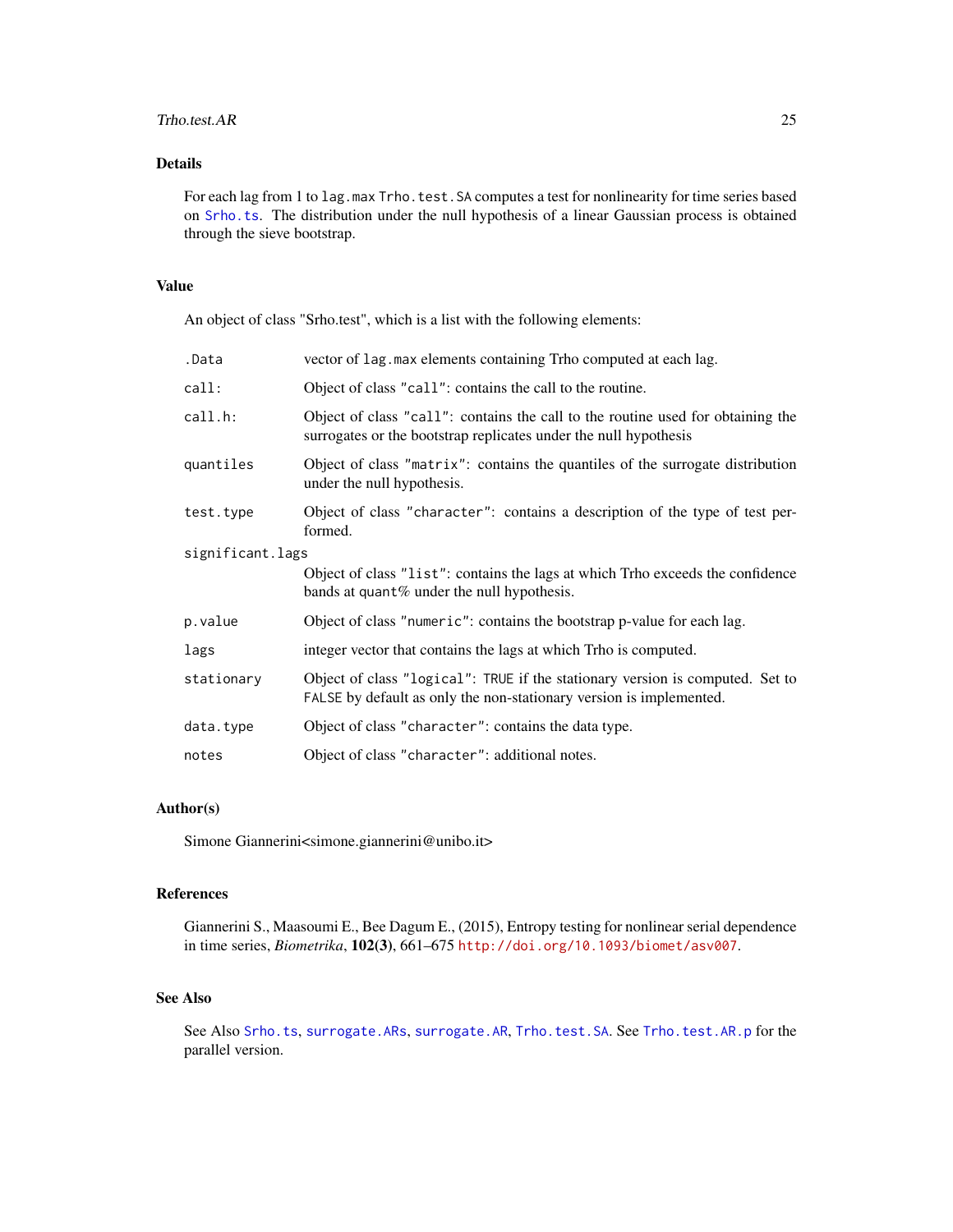## Examples

```
## Not run:
set.seed(13)
x \leq -\ar{ima.sim(n=120, model = list(ar=0.8));}result <- Trho.test.AR(x, lag.max = 5, B = 10, bw='reference', method='integral')
## End(Not run)
```
<span id="page-25-1"></span>Trho.test.AR.p *Entropy Tests For Nonlinearity In Time Series - Parallel Version*

# Description

Entropy test of nonlinearity for time series based on [Srho.ts](#page-16-1) and surrogate data obtained through the sieve bootstrap (AR modeling). Parallel version – requires parallel.

# Usage

```
\text{Trho.test.AR.p}(x, y, lag.max = 10, B = 100, plot = TRUE, quant = c(0.95, 0.99),bw = c("reference", "mlcv", "lscv", "scv", "pi"),
method = c("integral", "summation"), maxpts = 0, tol = 0.001, order.max = 10,fit.method=c("yule-walker", "burg", "ols", "mle", "yw"), smoothed = TRUE,
nslaves=detectCores())
```
# Arguments

| x, y       | univariate numeric time series object or numeric vectors (y is missing in the<br>univariate case).                                                                              |
|------------|---------------------------------------------------------------------------------------------------------------------------------------------------------------------------------|
| lag.max    | maximum lag at which to calculate Trho; default is $trunc(N/4)$ where N is the<br>number of observations.                                                                       |
| B          | number of surrogate time series.                                                                                                                                                |
| plot       | logical. If TRUE (the default) produces a plot of Trho together with confidence<br>bands under the null hypothesis of linearity at 95% and 99%.                                 |
| quant      | quantiles to be specified for the computation of the significant lags and the plot<br>of confidence bands. Up to 2 quantiles can be specified. Defaults are 95% and<br>$99\%$ . |
| bw         | see Srho.ts.                                                                                                                                                                    |
| method     | see Srho.ts.                                                                                                                                                                    |
| maxpts     | see Srho.ts.                                                                                                                                                                    |
| tol        | see Srho.ts.                                                                                                                                                                    |
| order.max  | see surrogate. ARs.                                                                                                                                                             |
| fit.method | see surrogate. ARs.                                                                                                                                                             |
| smoothed   | logical. If TRUE (the default) uses the smoothed sieve bootstrap in surrogate. ARs<br>to generate surrogates. Otherwise uses the classic sieve by calling surrogate. AR.        |
| nslaves    | number of slaves/processes to be used in parallel environments.                                                                                                                 |

<span id="page-25-0"></span>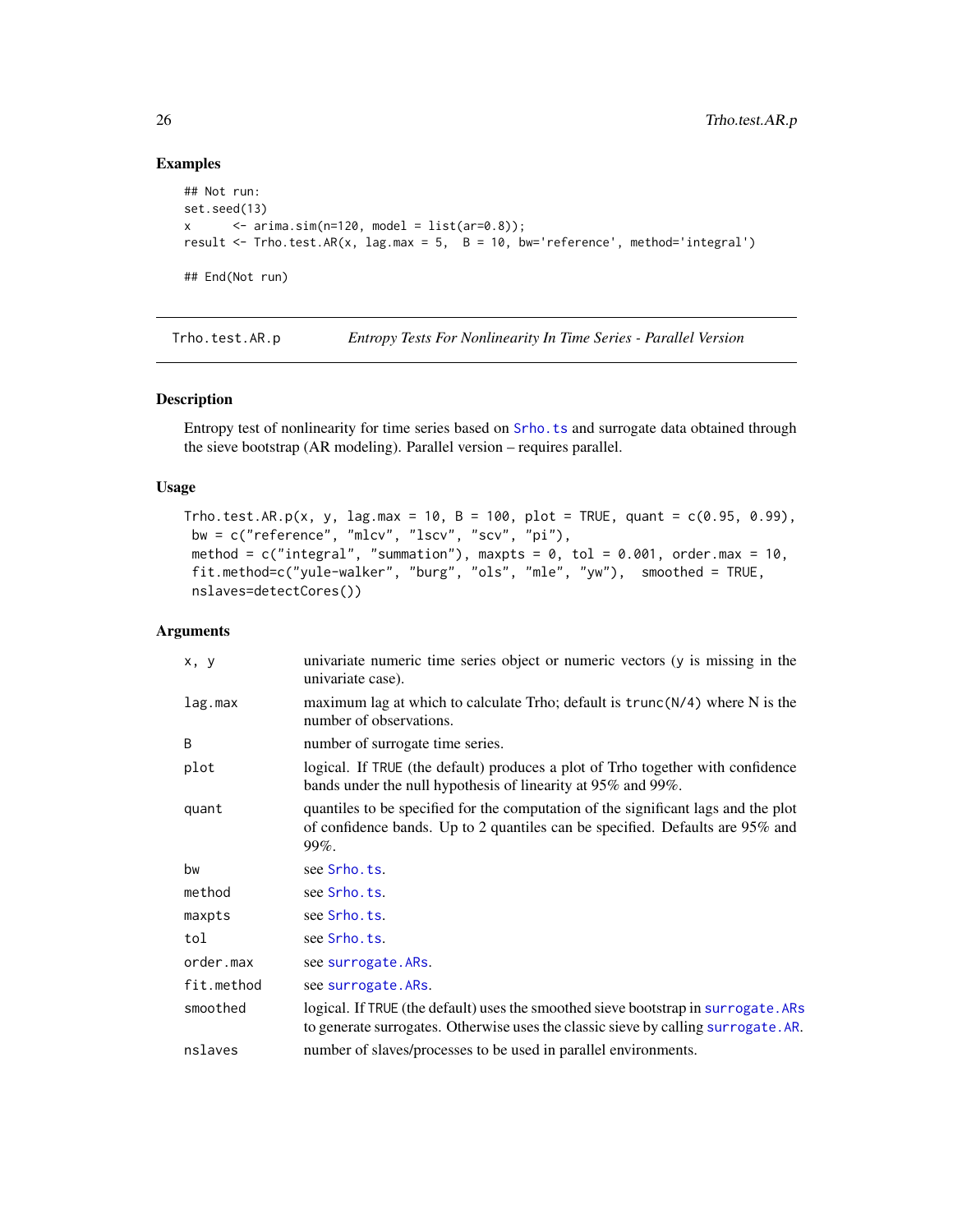# <span id="page-26-0"></span>Trho.test.AR.p 27

# Details

For each lag from 1 to lag.max Trho.test.AR computes a test for nonlinearity for time series based on [Srho.ts](#page-16-1). The distribution under the null hypothesis of a linear Gaussian process is obtained through the sieve bootstrap. The routine requires the package parallel to spawn multiple slaves.

#### Value

An object of class "Srho.test", which is a list with the following elements:

| vector of lag. max elements containing Trho computed at each lag.                                                                                    |  |
|------------------------------------------------------------------------------------------------------------------------------------------------------|--|
| Object of class "call": contains the call to the routine.                                                                                            |  |
| Object of class "call": contains the call to the routine used for obtaining the<br>surrogates or the bootstrap replicates under the null hypothesis  |  |
| Object of class "matrix": contains the quantiles of the surrogate distribution<br>under the null hypothesis.                                         |  |
| Object of class "character": contains a description of the type of test per-<br>formed.                                                              |  |
| significant.lags                                                                                                                                     |  |
| Object of class "list": contains the lags at which Trho exceeds the confidence<br>bands at quant $%$ under the null hypothesis.                      |  |
| Object of class "numeric": contains the bootstrap p-value for each lag.                                                                              |  |
| integer vector that contains the lags at which Trho is computed.                                                                                     |  |
| Object of class "logical": TRUE if the stationary version is computed. Set to<br>FALSE by default as only the non-stationary version is implemented. |  |
| Object of class "character": contains the data type.                                                                                                 |  |
| Object of class "character": additional notes.                                                                                                       |  |
|                                                                                                                                                      |  |

# Author(s)

Simone Giannerini<simone.giannerini@unibo.it>

# References

Giannerini S., Maasoumi E., Bee Dagum E., (2015), Entropy testing for nonlinear serial dependence in time series, *Biometrika*, 102(3), 661–675 <http://doi.org/10.1093/biomet/asv007>.

#### See Also

See Also [Srho.ts](#page-16-1), [surrogate.AR](#page-19-1), [surrogate.ARs](#page-20-1), [Trho.test.AR](#page-23-1).

# Examples

## Not run:

```
# modifiy nslaves to match the number of available cores
set.seed(13)
b <- 100
```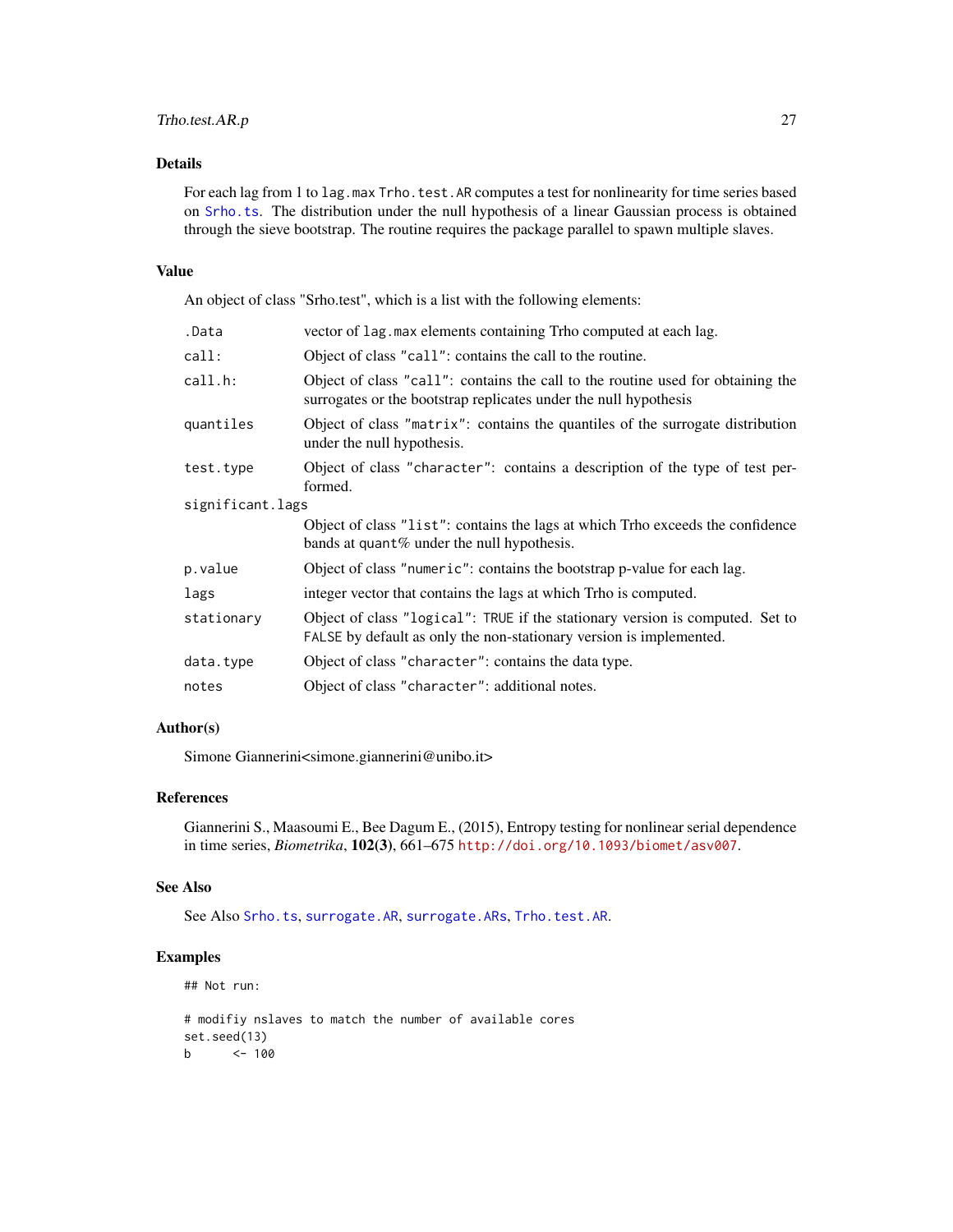```
x \le - arima.sim(n=120, model = list(ar=0.8));
result <- Trho.test.AR.p(x, lag.max = 5, B=b, bw='reference', nslaves=2)
## ** Compare timings **
system.time(Trho.test.AR.p(x,lag.max = 5,B=b, bw='reference', nslaves=4))
system.time(Trho.test.AR(x, lag.max = 5,B=b, bw='reference'))
## End(Not run)
```
<span id="page-27-1"></span>Trho.test.SA *Entropy Tests For Nonlinearity In Time Series*

# Description

Entropy test of nonlinearity for time series based on [Srho.ts](#page-16-1) and surrogate data obtained through Simulated Annealing. The statistics Trho is based on the quadratic divergence between the nonparametric estimator of Srho and the parametric estimator under the null hypothesis of a linear Gaussian process.

#### Usage

```
\text{Trho.test.SA}(x, y, \text{lag.max = 10}, \text{ B = 100}, \text{ plot = TRUE}, \text{ quant = c(0.95, 0.99)},bw = c("reference","mlcv", "lscv", "scv", "pi"),
method =c("integral","summation"), maxpts=0, tol=1e-03, nlag=trunc(length(x)/4),
 Te=0.0015, RT=0.9, eps.SA=0.01, nsuccmax=30, nmax=300, che=100000)
```
#### Arguments

| x, y    | univariate numeric time series object or numeric vectors (y is missing in the<br>univariate case).                                                                              |
|---------|---------------------------------------------------------------------------------------------------------------------------------------------------------------------------------|
| lag.max | maximum lag at which to calculate Trho; default is $trunc(N/4)$ where N is the<br>number of observations.                                                                       |
| B       | number of surrogate time series.                                                                                                                                                |
| plot    | logical. If TRUE (the default) produces a plot of Trho together with confidence<br>bands under the null hypothesis of linearity at 95% and 99%.                                 |
| quant   | quantiles to be specified for the computation of the significant lags and the plot<br>of confidence bands. Up to 2 quantiles can be specified. Defaults are 95% and<br>$99\%$ . |
| bw      | see Srho.ts.                                                                                                                                                                    |
| method  | see Srho.ts.                                                                                                                                                                    |
| maxpts  | see Srho.ts.                                                                                                                                                                    |
| tol     | see Srho.ts.                                                                                                                                                                    |
| nlag    | see surrogate. SA.                                                                                                                                                              |
| Te      | see surrogate. SA.                                                                                                                                                              |

<span id="page-27-0"></span>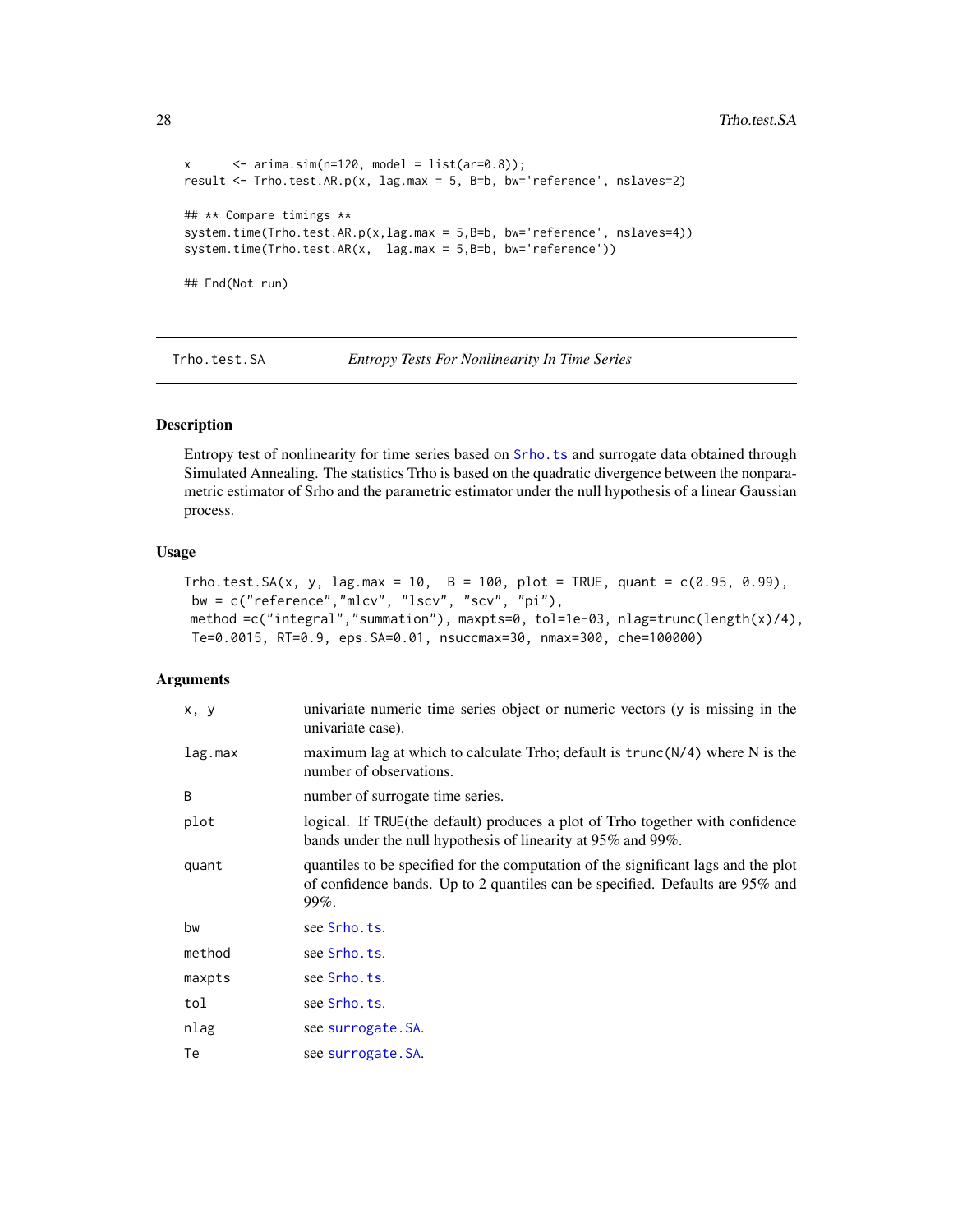#### Trho.test.SA 29

| RT       | see surrogate. SA. |
|----------|--------------------|
| eps.SA   | see surrogate. SA. |
| nsuccmax | see surrogate. SA. |
| nmax     | see surrogate. SA. |
| che      | see surrogate. SA. |

# Details

For each lag from 1 to lag.max Trho.test.SA computes a test for nonlinearity for time series based on [Srho.ts](#page-16-1). The distribution under the null hypothesis of a linear Gaussian process is obtained through a generalization of surrogate data methods. Surrogate time series are obtained through Simulated Annealing (SA). Sensible (N-dependent) defaults are derived for the parameters of the SA algorithm, there should not be the need to change them.

#### Value

An object of class "Srho.test", which is a list with the following elements:

| .Data            | vector of lag. max elements containing Trho computed at each lag.                                                                                    |
|------------------|------------------------------------------------------------------------------------------------------------------------------------------------------|
| call:            | Object of class "call": contains the call to the routine.                                                                                            |
| call.h:          | Object of class "call": contains the call to the routine used for obtaining the<br>surrogates or the bootstrap replicates under the null hypothesis. |
| quantiles        | Object of class "matrix": contains the quantiles of the surrogate distribution<br>under the null hypothesis.                                         |
| test.type        | Object of class "character": contains a description of the type of test per-<br>formed.                                                              |
| significant.lags |                                                                                                                                                      |
|                  | Object of class "list": contains the lags at which Trho exceeds the confidence<br>bands at quant% under the null hypothesis.                         |
| p.value          | Object of class "numeric": contains the bootstrap p-value for each lag.                                                                              |
| lags             | integer vector that contains the lags at which Trho is computed.                                                                                     |
| stationary       | Object of class "logical": TRUE if the stationary version is computed. Set to<br>FALSE by default as only the non-stationary version is implemented. |
| data.type        | Object of class "character": contains the data type.                                                                                                 |
| notes            | Object of class "character": additional notes.                                                                                                       |
|                  |                                                                                                                                                      |

#### Author(s)

Simone Giannerini<simone.giannerini@unibo.it>

# References

Giannerini S., Maasoumi E., Bee Dagum E., (2015), Entropy testing for nonlinear serial dependence in time series, *Biometrika*, 102(3), 661–675 <http://doi.org/10.1093/biomet/asv007>.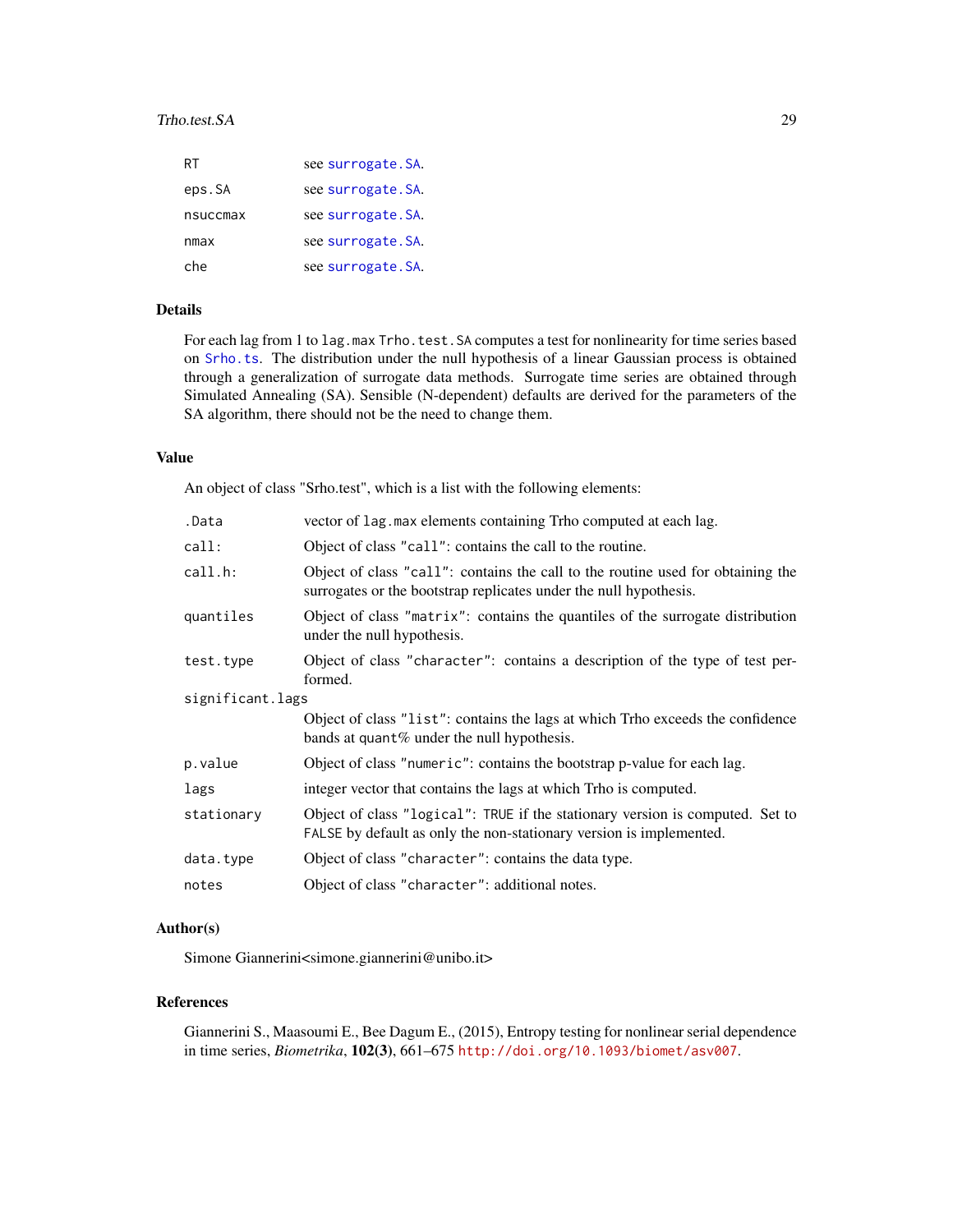# See Also

See Also [Srho.ts](#page-16-1), [surrogate.SA](#page-21-1), [Trho.test.AR](#page-23-1). See [Trho.test.SA.p](#page-29-1) for the parallel version.

#### Examples

```
## Not run:
set.seed(13)
x \le - arima.sim(n=120, model = list(ar=0.8));
result <- Trho.test.SA(x, lag.max = 5, B = 10, bw='reference', method='integral')
## End(Not run)
```
<span id="page-29-1"></span>Trho.test.SA.p *Entropy Tests For Nonlinearity In Time Series - Parallel Version*

# Description

Entropy test of nonlinearity for time series based on [Srho.ts](#page-16-1) and surrogate data obtained through Simulated Annealing. Parallel version – requires parallel.

#### Usage

```
Trho.test.SA.p(x, y, lag.max = 10, B = 100, plot = TRUE, quant = c(0.95, 0.99),
bw = c("reference","mlcv", "lscv", "scv", "pi"), method =c("integral","summation"),
maxpts=0, tol=1e-03, nlag=trunc(length(x)/4), Te=0.0015,
RT=0.9, eps.SA=0.01, nsuccmax=30, nmax=300, che=100000, nslaves=detectCores())
```
#### Arguments

| x, y    | univariate numeric time series object or numeric vectors (y is missing in the<br>univariate case).                                                                              |
|---------|---------------------------------------------------------------------------------------------------------------------------------------------------------------------------------|
| lag.max | maximum lag at which to calculate Trho; default is $trunc(N/4)$ where N is the<br>number of observations.                                                                       |
| B       | number of surrogate time series.                                                                                                                                                |
| plot    | logical. If TRUE (the default) produces a plot of Trho together with confidence<br>bands under the null hypothesis of linearity at 95% and 99%.                                 |
| quant   | quantiles to be specified for the computation of the significant lags and the plot<br>of confidence bands. Up to 2 quantiles can be specified. Defaults are 95% and<br>$99\%$ . |
| bw      | see Srho.ts.                                                                                                                                                                    |
| method  | see Srho.ts.                                                                                                                                                                    |
| maxpts  | see Srho.ts.                                                                                                                                                                    |
| tol     | see Srho.ts.                                                                                                                                                                    |
| nlag    | see surrogate. SA.                                                                                                                                                              |

<span id="page-29-0"></span>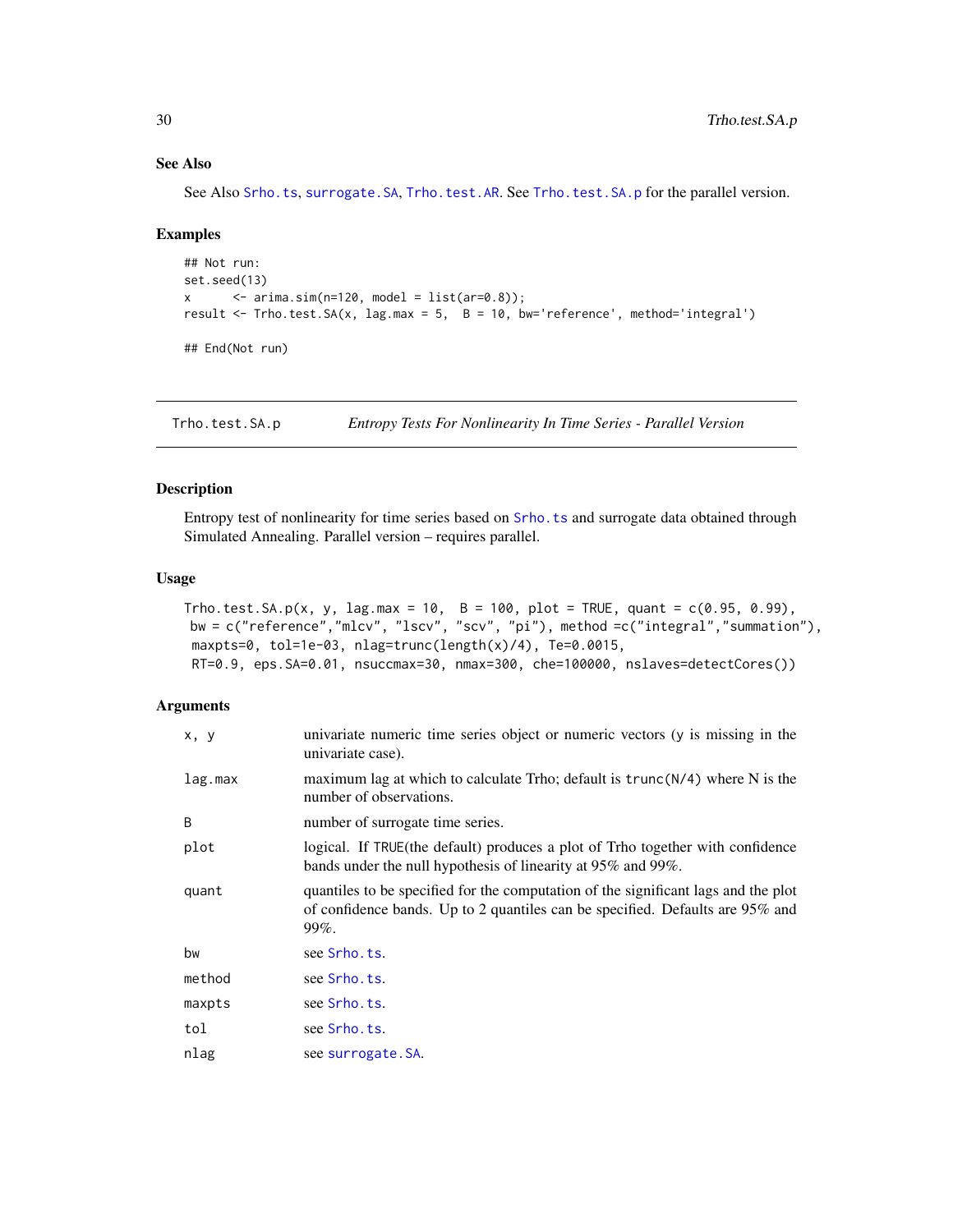# Trho.test.SA.p 31

| Te        | see surrogate. SA.                                              |
|-----------|-----------------------------------------------------------------|
| <b>RT</b> | see surrogate. SA.                                              |
| eps.SA    | see surrogate. SA.                                              |
| nsuccmax  | see surrogate. SA.                                              |
| nmax      | see surrogate. SA.                                              |
| che       | see surrogate. SA.                                              |
| nslaves   | number of slaves/processes to be used in parallel environments. |

# Details

For each lag from 1 to lag.max Trho.test.SA computes a test for nonlinearity for time series based on [Srho.ts](#page-16-1). The distribution under the null hypothesis of a linear Gaussian process is obtained through a generalization of surrogate data methods. Surrogate time series are obtained through Simulated Annealing (SA). Sensible (N-dependent) defaults are derived for the parameters of the SA algorithm, there should not be the need to change them. The routine requires the package parallel to spawn multiple slaves.

# Value

An object of class "Srho.test", which is a list with the following elements:

| .Data            | vector of lag. max elements containing Trho computed at each lag.                                                                                    |
|------------------|------------------------------------------------------------------------------------------------------------------------------------------------------|
| call:            | Object of class "call": contains the call to the routine.                                                                                            |
| call.h:          | Object of class "call": contains the call to the routine used for obtaining the<br>surrogates or the bootstrap replicates under the null hypothesis. |
| quantiles        | Object of class "matrix": contains the quantiles of the surrogate distribution<br>under the null hypothesis.                                         |
| test.type        | Object of class "character": contains a description of the type of test per-<br>formed.                                                              |
| significant.lags |                                                                                                                                                      |
|                  | Object of class "list": contains the lags at which Trho exceeds the confidence<br>bands at quant $%$ under the null hypothesis.                      |
| p.value          | Object of class "numeric": contains the bootstrap p-value for each lag.                                                                              |
| lags             | integer vector that contains the lags at which Trho is computed.                                                                                     |
| stationary       | Object of class "logical": TRUE if the stationary version is computed. Set to<br>FALSE by default as only the non-stationary version is implemented. |
| data.type        | Object of class "character": contains the data type.                                                                                                 |
| notes            | Object of class "character": additional notes.                                                                                                       |
|                  |                                                                                                                                                      |

# Author(s)

Simone Giannerini<simone.giannerini@unibo.it>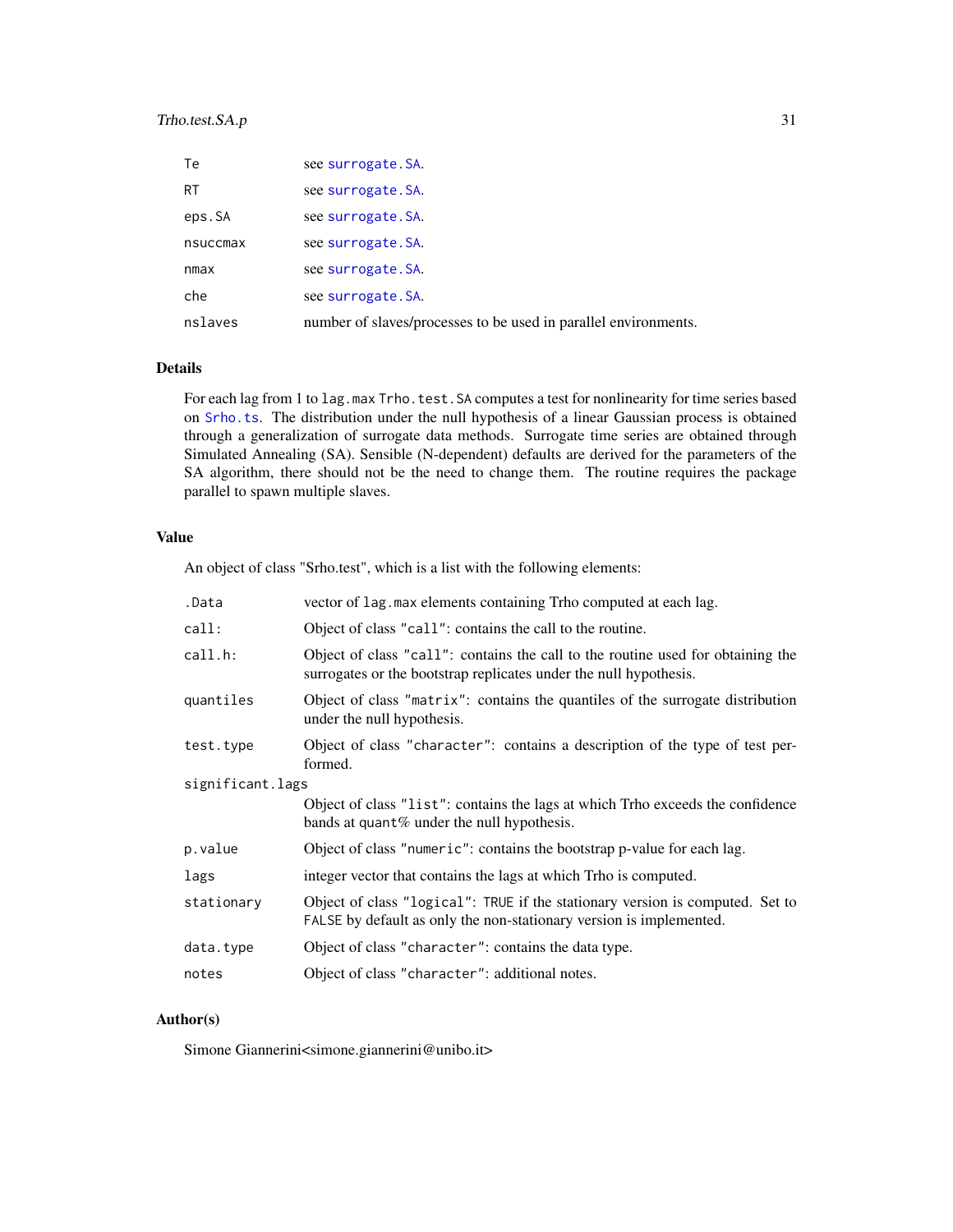# <span id="page-31-0"></span>References

Giannerini S., Maasoumi E., Bee Dagum E., (2015), Entropy testing for nonlinear serial dependence in time series, *Biometrika*, 102(3), 661–675 <http://doi.org/10.1093/biomet/asv007>.

# See Also

See Also [Srho.ts](#page-16-1), [surrogate.SA](#page-21-1), [Trho.test.SA](#page-27-1).

# Examples

```
## Not run:
# modifiy nslaves to match the number of available cores
set.seed(13)
x \le - arima.sim(n=120, model = list(ar=0.8));
result <- Trho.test.SA.p(x, lag.max = 5, B = 100, bw='reference', nslaves=2)
## ** Compare timings **
system.time(Trho.test.SA.p(x, lag.max = 5, B = 100, bw='reference', nslaves=4))
system.time(Trho.test.SA(x, lag.max = 5, B = 100, bw='reference'))
```
## End(Not run)